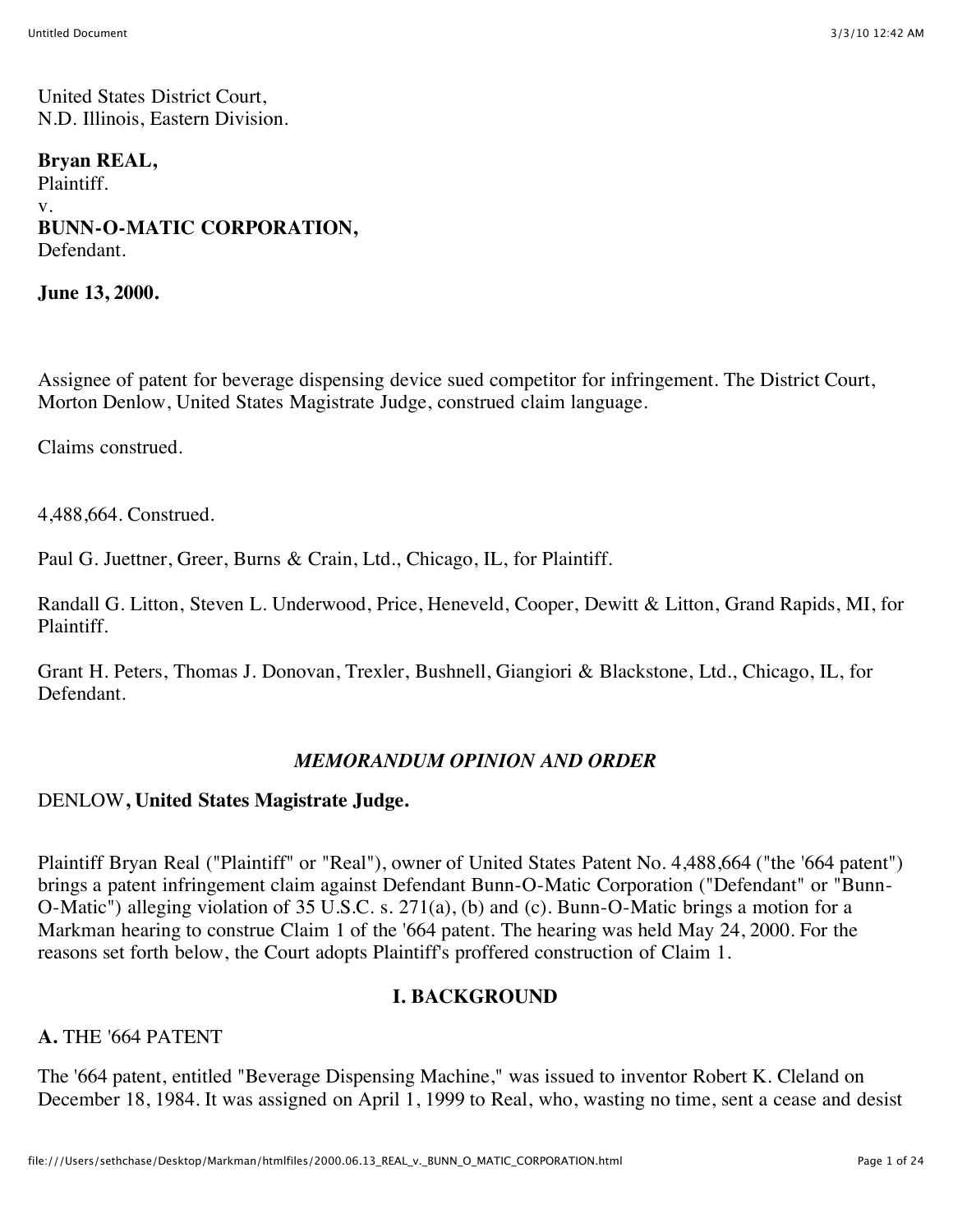letter to Bunn-O-Matic on April 12, 1999, accusing Defendant of patent infringement. This suit was then filed on June 4, 1999.

The '664 patent relates to an attachment unit that sits atop the tank of a non-carbonated beverage dispensing machine, such as the self serve models found in convenience stores. The unit mixes together powdered concentrate and water, delivers the mixture into the tank when the liquid level in the tank reaches a predetermined low level, and continues filling the tank until the liquid level reaches a predetermined high level. This invention avoids the need for pre-mixing the beverage solution in a separate container and manually pouring the mixture into the tank when the machine attendant notices that the beverage level is low.

The Court will first explain the rules of claim construction and will then apply those rules to the '664 patent.

# **II. RULES OF CLAIM CONSTRUCTION**

[1] [2] An infringement analysis involves two steps. The first step is determining the meaning and scope of the patent claims allegedly infringed, also known as claim construction or interpretation. Markman v. Westview Instruments, Inc., 52 F.3d 967, 976 (Fed.Cir.1995)(en banc) *aff'd* 517 U.S. 370, 116 S.Ct. 1384, 134 L.Ed.2d 577 (1996). Claim construction is a matter of law for decision by the courts. Id. at 970. The second step is comparing the properly construed claim to the instrument accused of infringing. Id. at 976. This proceeding is concerned with the first step, commonly known as a Markman hearing.

# **A. SOURCES AND HIERARCHY FOR CLAIM INTERPRETATION**

[3] [4] In interpreting a claim, a court first looks to the language of the claim, which defines the breadth and depth and bounds of the claim. York Products, Inc. v. Central Tractor Farm & Family Ctr., 99 F.3d 1568, 1572 (Fed.Cir.1996). The general rule is that terms in the claim are to be given their ordinary and accustomed meaning. Johnson Worldwide Assoc., Inc. v. Zebco Corp., 175 F.3d 985, 989 (Fed.Cir.1999). A court must presume that the terms of the claim mean what they say, and give full effect to the ordinary and accustomed meaning of the claim terms unless otherwise compelled. *Id.* There are two instances in which a court may be compelled to give the definition of a term a meaning outside of the ordinary and accustomed one. The first one arises when a patentee has chosen to be his own lexicographer, as long as the special definition of the term is clearly stated in the patent specification or file history. *Id.* at 990; Vitronics Corp. v. Conceptronic, Inc., 90 F.3d 1576, 1582 (Fed.Cir.1996). The second arises when the terms chosen by the patentee "so deprive the claim of clarity that there is no means by which the scope of the claim may be ascertained from the language used." Zebco, 175 F.3d at 990.

Second, the court looks to the patent specification, containing a written description of the invention which must be clear and complete enough to enable those of ordinary skill in the art to make and use it. Vitronics, 90 F.3d at 1582. It is here where, if the patentee chooses to be his own lexicographer, the special meanings of the claim terms are typically found. *Id.* The specification is "always highly relevant" and is usually dispositive; it is the "single best guide to the meaning" of a disputed term. *Id.* All claims must be read in view of the specification, which acts as a sort of dictionary to explain the invention and may define the terms used in the claim. Markman, 52 F.3d at 979.

Third, the court may also consider the prosecution history of the patent, which contains the complete record of the proceedings before the Patent and Trademark Office ("PTO"), including any express representations made by the patentee regarding the scope of the claims. Vitronics, 90 F.3d at 1582. The prosecution history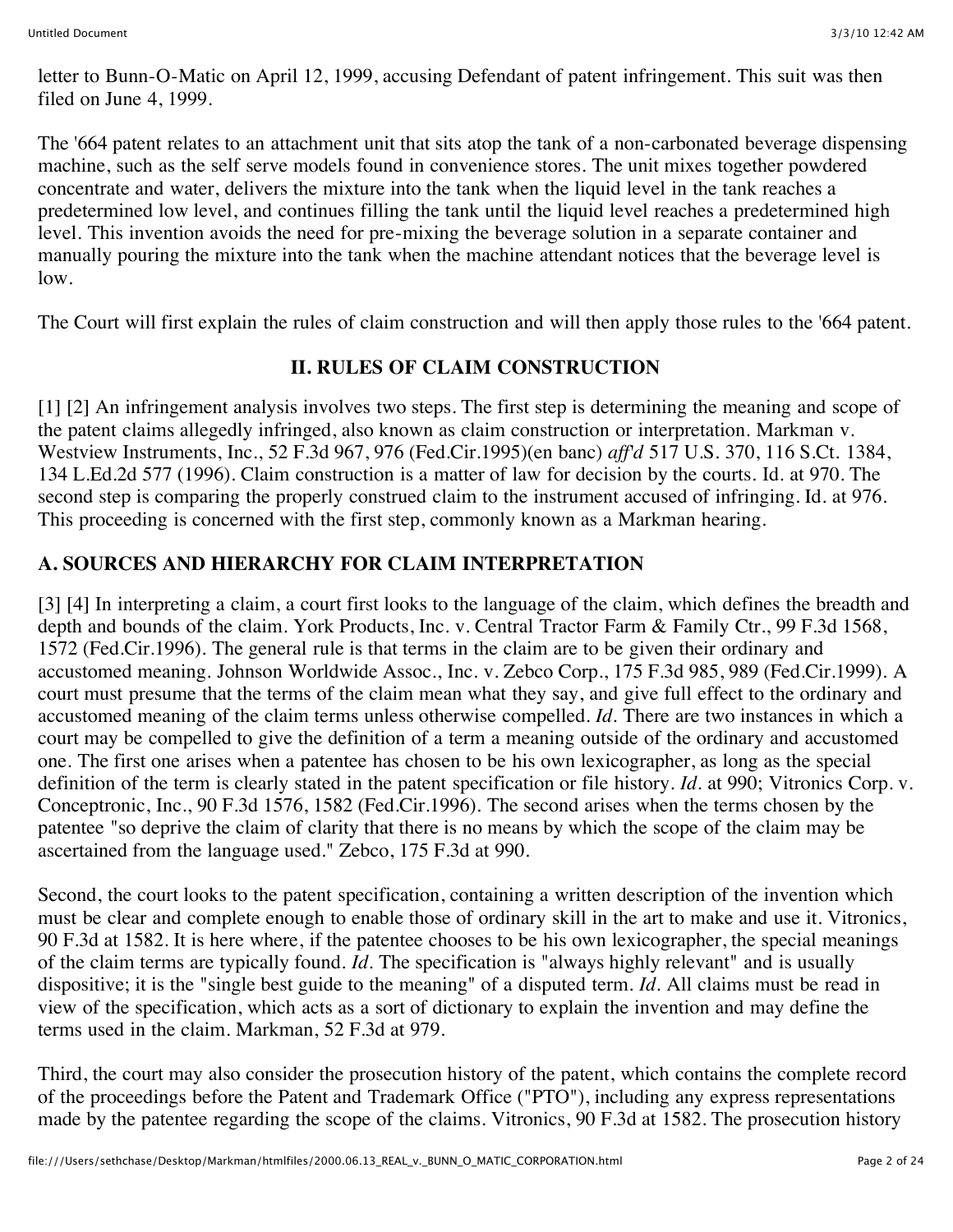is often significant when determining the scope of a claim. *Id.* The prosecution history can and should be used to understand the language used in the claim, however, it can not be used to enlarge, diminish or vary the terms in the claim. Markman, 52 F.3d at 980. Included within an analysis of the file history may be an examination of the prior art cited therein, as the prior art gives guidance as to what the patent does and does not cover. Vitronics, 90 F.3d at 1583.

Finally, extrinsic evidence consisting of expert and inventor testimony, dictionaries and learned treatises, may be considered only to assist in the court's understanding of the patent, not to vary or contradict the terms of the claims. Markman, 52 F.3d at 980-1. However, in most situations, an analysis of the intrinsic evidence alone resolves a disputed claim term and unambiguously describes the scope of the patented invention. Vitronics, 90 F.3d at 1583. Under these circumstances reliance on extrinsic evidence is improper. *Id.*

[5] [6] [7] [8] In terms of hierarchy, evidence that is objective, reliable, and publicly accessible, such as prior art documents, dictionaries and treatises are preferred over other types of extrinsic evidence. *Id.* at 1585. Although dictionaries and treatises fall within the category of extrinsic evidence, they are worthy of special consideration. Judges are free to consult such resources at any time to better understand the underlying technology, and may rely on dictionary definitions as the ordinary and accustomed meaning of a term, as long as the dictionary definition does not contradict any definition found in or ascertained by a reading of the patent. *Id.* at 1584 n. 6. Prior art, although also extrinsic evidence, may be included in an analysis of the prosecution history if cited therein. *Id.* at 1583. A court may rely on prior art proffered by one of the parties, even if not cited in the specifications and file history, to aid in the court's understanding and to demonstrate how a disputed term is used by those skilled in the art. *Id.* at 1584. Opinion testimony of experts and the inventor should be treated with "utmost caution" and may only be relied upon if the patent documents taken as a whole are insufficient to enable the court to construe disputed claim terms, which is rare, if ever. *Id.* at 1584-5.

# **B. PATENTS ARE GENERALLY UNAMBIGUOUS**

In most situations, there is no "ambiguity" in the claim language. Markman, 52 F.3d at 986. Statutory language requirements are designed to avoid ambiguity in a patent. *Id.* The statute requires that the specification contain a written description in "full, clear, concise and exact terms." 35 U.S.C. s. 112. Patent applications are reviewed by examiners at the PTO who are "trained in the law and presumed to have some expertise in interpreting the prior art references and to be familiar from their work with the level of skill in the art and whose duty it is to issue only valid patents." Markman, 52 F.3d at 986. Thus, "[i]f the patent's claims are sufficiently unambiguous for the PTO, there should exist no factual ambiguity when those same claims are later construed by a court of law in an infringement action." *Id.*

[9] However, because "a judge is not usually a person conversant in the particular technical art involved and is not the hypothetical skilled in the art to whom a patent is addressed, extrinsic evidence may be necessary to inform the court about the language in which the patent is written. But this evidence is not for the purpose of clarifying ambiguity in claim terminology. It is not ambiguity in the document that creates the need for extrinsic evidence but rather unfamiliarity of the court with the terminology of the art to which the patent is addressed." *Id.*

# **C. LIMITATIONS NOT SET FORTH IN THE CLAIM MAY NOT BE READ INTO THE CLAIM**

[10] [11] [12] There are two familiar claim construction canons regarding limitations imposed on claims,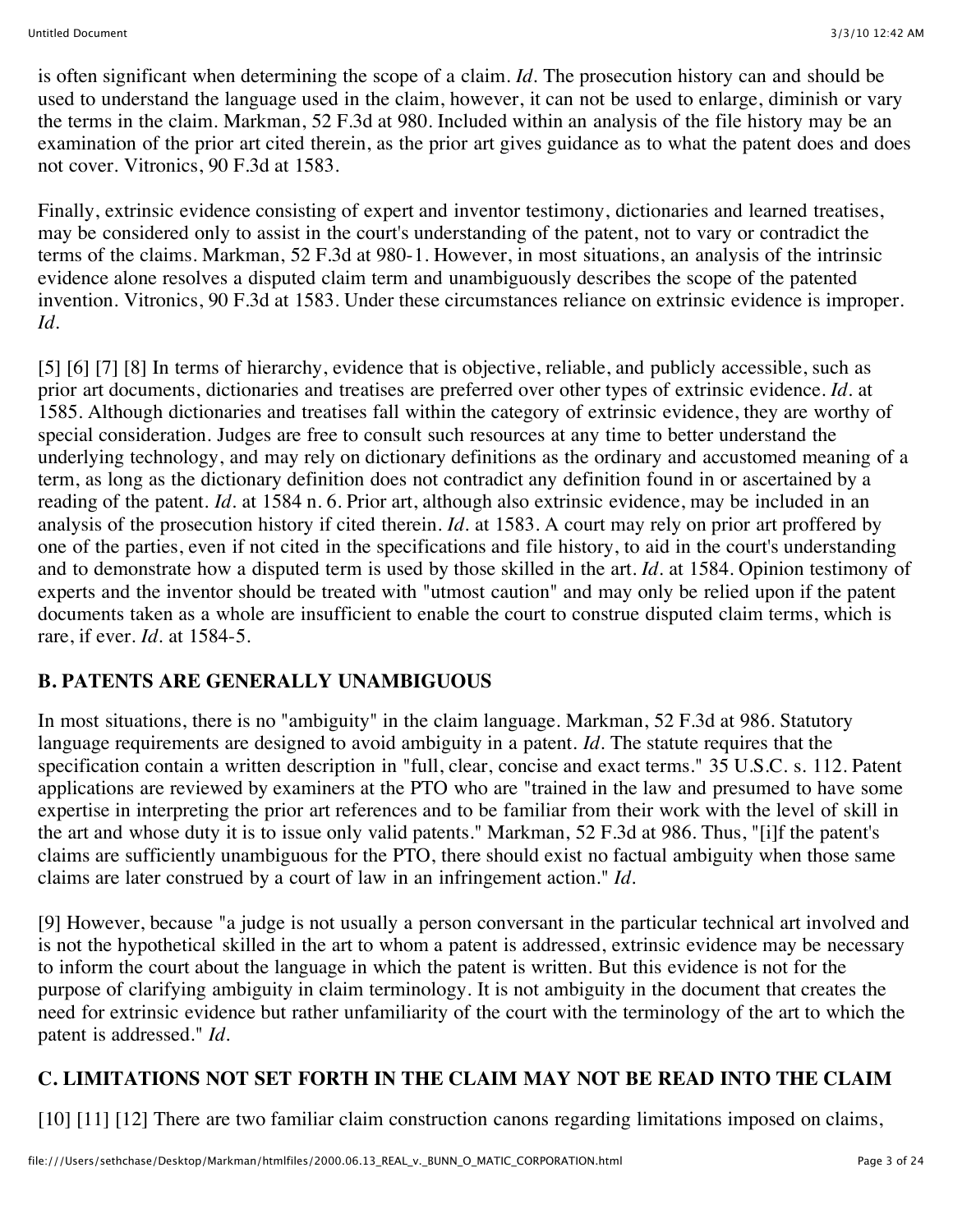setting forth the relationship between the claims and the written description: 1) one may not read a limitation into a claim from the written description, and 2) one may look to the written description to define a term already in a claim limitation, as a claim must be read in view of the specifications of which it is a part. Renishaw PLC v. Marposs Societa' per Azioni, 158 F.3d 1243, 1248 (Fed.Cir.1998). Thus, a limitation must appear in the language of the claim before one looks to the written description to define that limitation. "This is so because the claims define the scope and the right to exclude, and the claim construction inquiry ... begins and ends in all cases with the actual words of the claim." *Id.*

Without a term in the claim that would direct us to the written description for clarification, there is no legitimate way to narrow the claim. *Id.* Similarly, if the written description provides us a definition of a term used in the claim, then reading in a further limiting definition would be improper. Mantech Environmental Corp. v. Hudson Environmental Serv. Inc., 152 F.3d 1368, 1374 (Fed.Cir.1998). The Supreme Court explained this requirement, stating, "We know of no principle of law which would authorize us to read into a claim an element which is not present, for the purpose of making out a case of novelty or infringement. The difficulty is that if we once begin to include elements not mentioned in the claim in order to limit such claim...., we should never know where to stop." Renishaw, 158 F.3d at 1248 (quoting McCarty v. Lehigh Val R.R., 160 U.S. 110, 116, 16 S.Ct. 240, 40 L.Ed. 358 (1895)).

[13] Words in a claim should be accorded their ordinary and accustomed meaning, not a narrower scope than what is ordinarily accorded it. Renishaw, 158 F.3d at 1249. Thus, when a claim term contains a general descriptive term, the term will not be limited to a numerical range that is included in the written description. Similarly, a general term cannot be reduced to a narrower scope or subset of that term by a modifier if the claim does not expressly contain the modifier. For example, if the claim term recites a general noun without limiting that noun with an adjective, the claim should be construed to cover all known types of that general noun supported by the patent disclosure. Id. at 1250. Likewise, if the words of the claim recite a general verb without limiting it with an adverb, the claim should be construed to cover the ordinary broader meaning of the verb. *Id.*(citing Virginia Panel Corp. v. Mac Panel Co., 133 F.3d 860 (Fed.Cir.1997) (holding that "reciprocating" is not limited to linearly reciprocating)). In looking at the written description to define the scope of a claim term, the varied use of a term demonstrates the breadth of the term, demanding a broad construction, rather than a narrow one. Zebco, 175 F.3d at 991.

[14] However, a common meaning, such as one found in a dictionary, that is inapposite to the context of the patent disclosure is not one that the court should adopt. *Id.* Indiscriminate reliance on definitions found in dictionaries can produce absurd results if not read in light of, and in the context of, the patent specifications. *Id.*

## **D. THE SCOPE OF THE CLAIM IS NOT LIMITED TO THE PREFERRED EMBODIMENT**

[15] As a general rule, the claim is not limited by the language of the preferred embodiments or specific examples included in the specification. Karlin Technology Inc. v. Surgical Dynamics, Inc., 177 F.3d 968, 972 (Fed.Cir.1999). "It is well settled that device claims are not limited to devices which operate precisely as the embodiments described in detail in the patent." *Id.* (quoting Virginia Panel, 133 F.3d at 866). Similarly, mere inferences drawn from the description of an embodiment cannot serve to limit claim terms. Johnson, 175 F.3d at 992. "Although the specification may aid the court in interpreting the meaning of disputed claim language, particular embodiments and examples in the specification will not generally be read into the claims." Comark Communications, Inc. v. Harris Corporation, 156 F.3d 1182, 1186 (Fed.Cir.1998). The law "does not require that an applicant describe in his specification every conceivable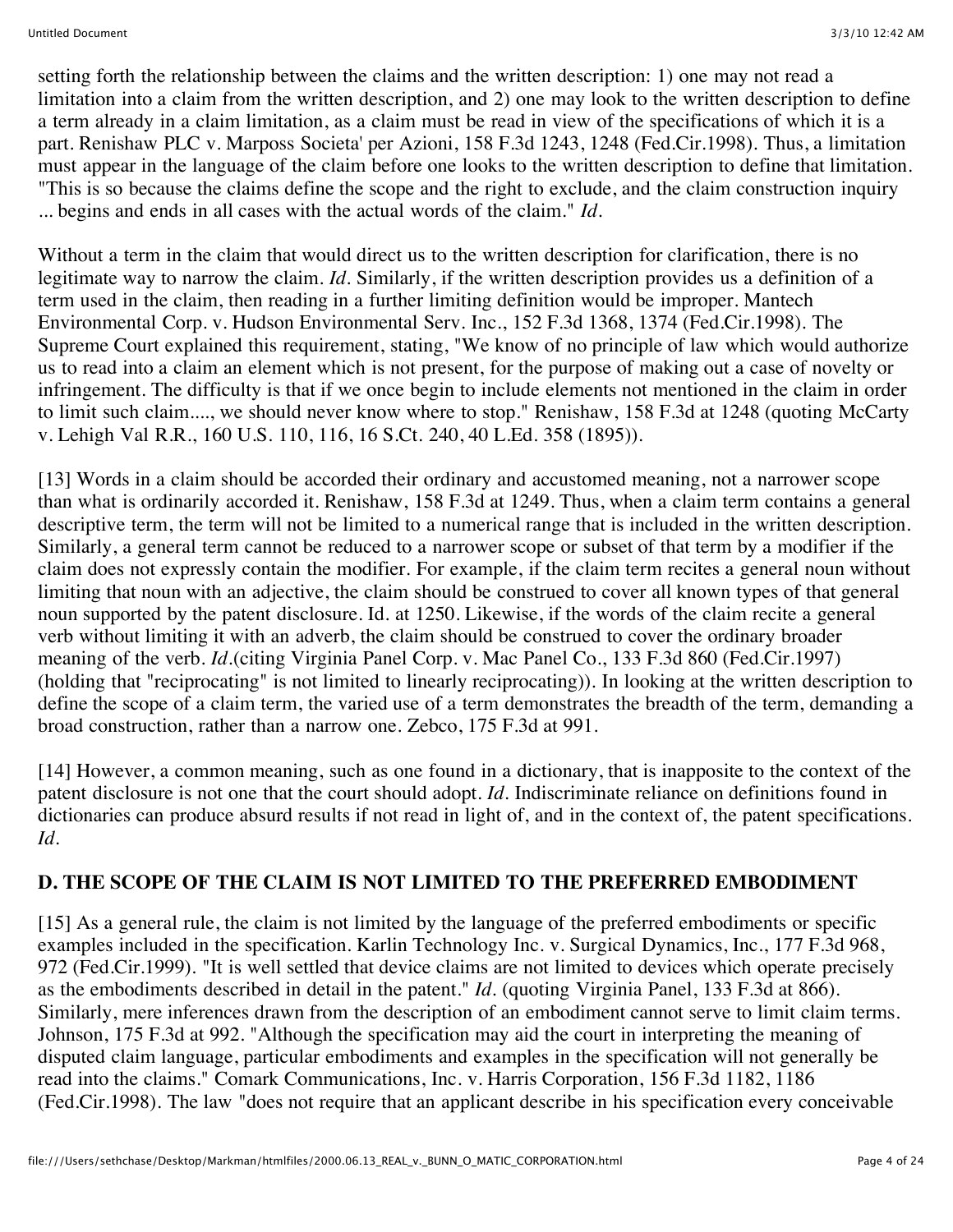and possible future embodiment of his invention. The law ... requires only that the inventor describe the 'best mode' known at the time to him in making the invention." SRI International v. Matsushita Electric Corp. of America, 775 F.2d 1107, 1121(Fed.Cir.1985).

#### **III. CLAIM INTERPRETATION**

## **A. CLAIM 1**

The dispute between the parties lies in the construction of Claim 1 of the '664 patent. Claim 1 reads as follows:

An attachment unit removably engageable with the rim of an upwardly opening liquid supply tank of a beverage dispensing machine and operating to mix together predetermined metered volumes of dry powdered beverage concentrate and water **and to deliver a resulting beverage into the tank when the liquid level in the tank lowers to a predetermined low level and until the liquid level in the tank rises to a predetermined high liquid level, said unit includes an elongate vertically extending housing with vertically spaced substantially horizontal top and bottom walls, substantially vertical front, rear and side walls and a tank rim engaging flange about its perimeter, said housing is positioned atop the tank with the flange engaged on the rim of the tank,** an elongate substantially horizontally extending and upwardly opening concentrate holding hopper positioned within the housing in spaced relationship with the walls thereof and having an elongate discharge duct communicating with and depending from one end portion thereof, an elongate auger within and extending longitudinally of the hopper, an electric motor within the housing drivingly coupled with the auger and operating to rotate the auger to move concentrate longitudinally in the hopper and into said duct when said motor is energized, a vertically extending mixing chamber at the bottom wall, said chamber has an upper inlet port below said duct to allow concentrate flowing from the duct to flow into the chamber and lower discharge opening communication with the tank, water supply means including a pressurized water service system remote from the attachment unit, an elongate nozzle with a discharge end opening into the mixing chamber and disposed to cause water issuing therefrom to mix with concentrate moved from the hopper and into the chamber and having an inlet end, an elongate water conductor connected with and between the water service system and the inlet end of the nozzle, an electrically operated on and off valve within the housing connected with and operating to start and stop the flow of water through the conductor, and a valving device connected with and operating to control the rate of flow of water through the conductor, **a liquid level sensing device carried by the housing and depending into the tank and including low and high liquid level responsive switching devices, a control circuit connected with an electric power source remote from the unit and with said motor, on and off valve and said high and low liquid level responsive switching devices and operating to energize the motor and actuate the on and off valve to an open position when the low liquid level switching device operates in response to a low liquid level in the tank and operating to deenergize the motor and to actuate the on and off valve to a closed position when the high liquid level responsive switching device operating in response to a high liquid level in the tank.**

#### ('664 Patent Claim 1).

The dispute between the parties lies primarily in two areas of the claim language, in bold, regarding the flange and the liquid level sensing device. The parties proffer different interpretations of the disputed claim language. The Court conducted a Markman hearing to clarify the parties' differences and to frame the precise questions which the Court must decide.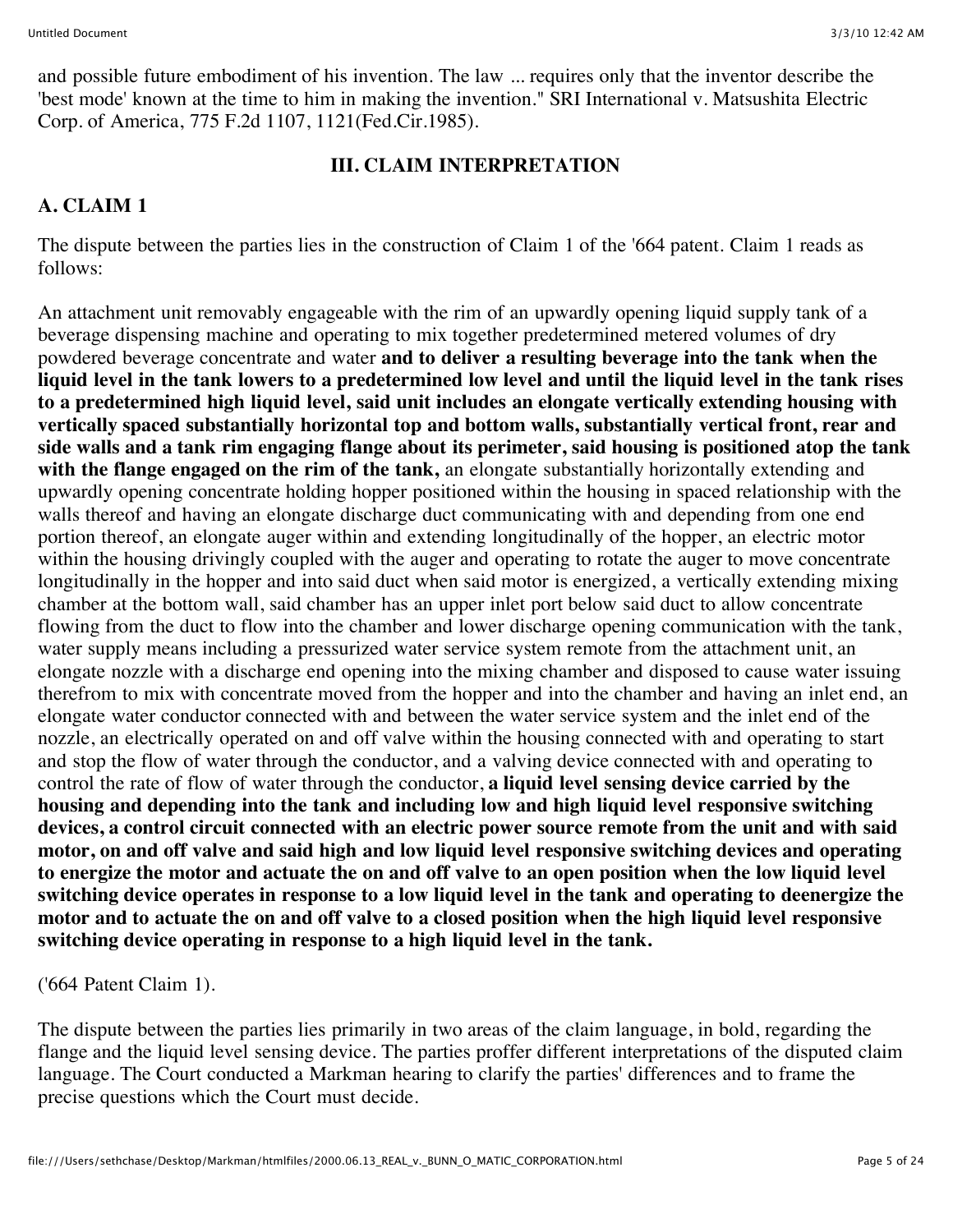#### **1. Defendant's Proffered Claim Construction**

Specifically, Defendant proffers the following construction of the claim language regarding the flange (a) and the liquid level sensing device(b-d).

(a) The claimed invention includes a tank rim engaging flange in the form of an outwardly extending rim that extends around the perimeter of the housing and that is engaged on the rim of the tank.

(b) The claimed attachment unit delivers beverage to the tank when the liquid level in the tank drops to a predetermined low liquid level and stops delivering beverage into the tank when the liquid level in the tank rises to a predetermined high level-and-the predetermined high liquid level is higher than the predetermined low liquid level.

(c) The liquid sensing device and control circuit should be interpreted to include the following limitations:

(i) the liquid sensing device includes two liquid level responsive switching devices, namely: a low liquid responsive switching device and a separate high liquid level responsive switching device; and

(ii) the control circuit is connected with an electric power source remote from the unit and with the motor, the on/off valve, the high liquid level responsive switching device, and the low liquid level responsive switching device; and

(iii) the control circuit actuates the on/off valve to an open position when the low liquid level responsive switching device operates in response to the predetermined low liquid level in the tank; and

(iv) the control circuit actuates the on/off valve to a closed position when the high level responsive switching device operates in response to the predetermined liquid high level in the tank; and

(v) the low liquid level responsive switching device, the high liquid level responsive switching device and the control circuit maintain the liquid level between the predetermined low liquid level and the predetermined high liquid level.

(d) The high liquid level responsive switching device and the low liquid level responsive switching device are carried by the housing.

(D.'s Reply Brief).

# **2. Plaintiff's Proffered Claim Construction**

Plaintiff, unsurprisingly, disagrees with most of Defendant's proffered limitations and interpretations. Plaintiff argues that the terms should be construed broadly, not narrowly. Having provided for more than one description of the liquid level sensing device and two different types of flanges in Claim 1 and Claim 10, he also argues that Claim 1 should not be limited to the preferred embodiment as providing the only claim interpretation. Finally, he claims that the patent rests, not in the details of each particular element, but in the overall combination of the elements, and that the claims should be interpreted accordingly.

The Court has narrowed the disagreement between the parties to the interpretation of several words or phrases. The Court has framed the dispute in the form of specific questions to be answered, and addresses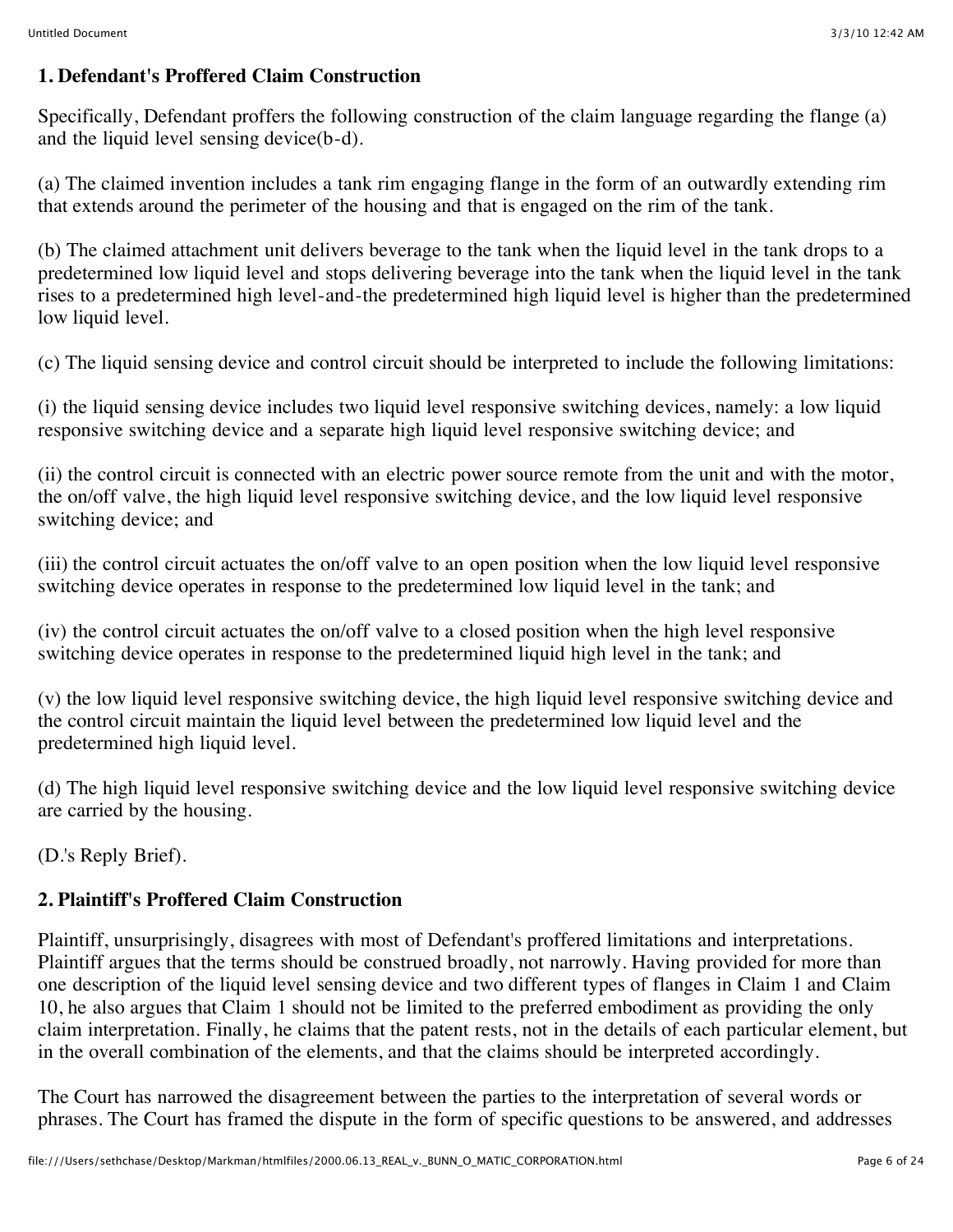each issue in turn.

## **B. FLANGE**

The claimed unit calls for a "tank rim engaging flange about its perimeter, said housing is positioned atop the tank with the flange engaged on the rim of the tank." There are two issues of disagreement regarding the flange: 1) whether the term "about" its perimeter is defined as "completely around" its perimeter, and 2) whether the flange must extend outwardly.

#### **1. Whether the Term "About" Its Perimeter Means "Completely Around" Its Perimeter. Answer: No.**

[16] Plaintiff argues that the term "about" does not mean "completely around," and that the ordinary and accustomed definition can mean either "partially about" or "completely about." He uses the example of people sitting *about* a campfire to illustrate that one would ordinarily envision people unevenly dispersed around a campfire, not completely encircling the campfire. Although the drawings and the preferred embodiment illustrate a flange completely around the perimeter of the unit, Plaintiff points out there is no limitation or modifier of the word "about" in the claim language. Accordingly, Plaintiff contends the claim should not be limited to the preferred embodiment. Plaintiff also argues that "about its perimeter" is not a limitation, but simply refers to the location of the flange. Finally, Plaintiff argues that, because Claim 10 refers to a "support flange" and Claim 1 refers only to a "flange," Claim 1 should be interpreted broadly, based on the doctrine of claim differentiation.

On the other hand, Bunn-O-Matic argues that the term "about" means "completely around," reasoning that "completely around" is the ordinary and accustomed meaning, based on at least one dictionary definition. Defendant contends that the illustration of the invention in Figure 4 supports its definition. Defendant suggests that using the word "completely" next to "about" in the claim would be redundant, using the example of the term "completely pregnant" to illustrate its point.

After applying the rules of claim construction, the Court holds that the Plaintiff's interpretation of the "flange" language is correct.

## **a) Claim Language**

The analysis begins, as always, with the language of the claim, which calls for a "tank rim engaging flange about its perimeter." The general term "about" does not contain a modifier, thus, rules of claim construction would suggest that none be added. The terms "completely" or "partially" are not mentioned next to the term "about."

The paragraph just prior to the claim states: "Having illustrated and described only one typical preferred form and embodimentof my invention, I do not wish to be limited to the specific details herein set forth, but wish to reserve to myself any modifications and/or variations that might appear to those skilled in the art and which fall within the scope of the following claims:" ('664 Patent Col. 14 line 15-21). FN1

FN1. Unless otherwise noted, all patent reference will be to the '664 patent and citations will refer first to column number, then to the first line of the cited language. Thus, Column 14 line 15-21 of the '664 patent will be cited as "(Col.14:15)".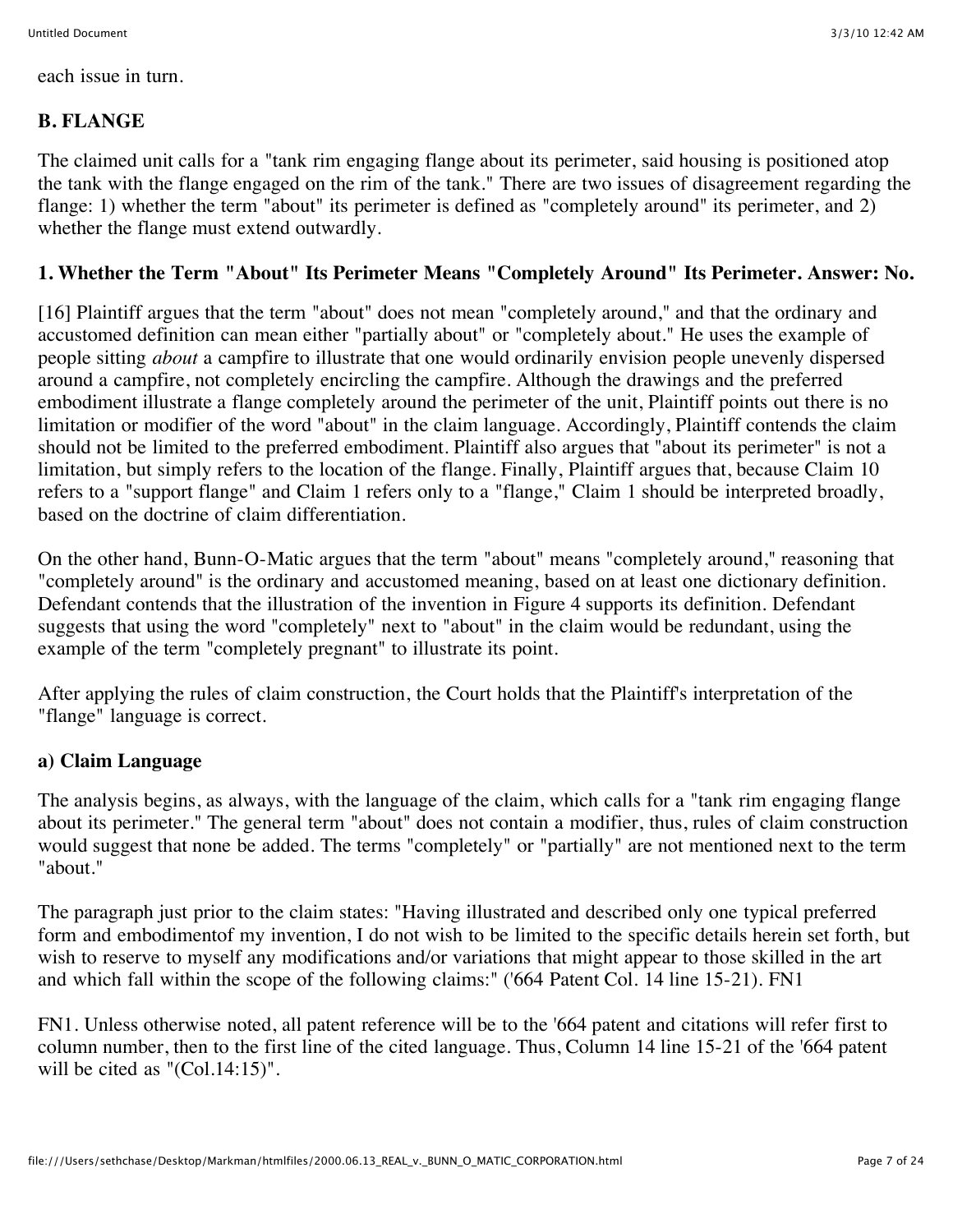Defendant argues that this is simply boilerplate language. Plaintiff contends that the boilerplate language reflects the language of the statute, which only requires that the inventor "set forth the best mode contemplated by the inventor of carrying out his invention." 35 U.S.C. s. 112. It is apparent to the Court that the patentee did not want to limit the scope of the claims. It is also apparent that the inventor informed the public that the described invention was only one preferred embodiment, to which the claims should not be limited.

# **b) Written Description**

The Court next looks to the patent specification, that is, the written description. The paragraph immediately preceding the "DESCRIPTION OF DRAWINGS" states "The foregoing and other objects and features of my invention will be fully understood from the following detailed description of one typical preferred form and application of my invention, throughout which description reference is made to the accompanying drawings." ('664 Patent Col. 4 line 57). Therefore, the inventor intended that the description and drawings were only one preferred embodiment of the invention.

The specification of the preferred embodiment describes "an outwardly projecting horizontal support flange 34 about the upper perimeter of lower said portion defined by the walls 30, 31, and 32." (Col.7:32). Again, there is no modifier or limitation to the term "about," however, for location purposes, the description denotes that the flange is "about the upper perimeter" of the lower portion of the housing, as opposed to simply "about its perimeter" as in Claim 1. This supports Plaintiff's argument that the terms were used to identify the location of the flange, not to impose a limitation. Although Figure 4 of the preferred embodiment illustrates a flange completely around the perimeter of the housing unit, the law does not limit the claim to the preferred embodiment.

# **c) Prosecution History**

Third, the Court looks to the patent prosecution history. The history provides no specific reference to the flange or the terms "about its perimeter." However, included in the letter from the PTO after the PTO's approval is the following Examiner's Statement of Reason for Allowance: "The primary reason for the allowance of claims 1-18 was the combination of the supply tank and attachment unit, said attachment unit comprising a housing mounted atop said tank and enclosing dry powdered beverage concentrate and water discharge apparatus which operate in response to the level of beverage in the tank. The above was found in all the claims but not in the prior art." (Pl.Ex. 7 p. 2).

Thus, the primary reason for allowance was not the specific elements of the invention, but the overall combination into one unit. This factor also weighs in favor of a broad definition of the terms.

# **d) Dictionary Definition**

Finally, the Court looks to a dictionary definition to suggest an ordinary and accustomed meaning to the term. However, the dictionary definition cannot be used if it varies or contradicts the terms of the claim. Vitronics, 90 F.3d at 1584 n. 6.

The term "about" is used as a preposition in the phrase "about its perimeter." Looking to the meaning as it refers to a preposition, the following relevant definitions appear: "1. around; on all sides of; 2. here and there in; everywhere in; 3. near to." WEBSTER'S NEW WORLD COLLEGE DICTIONARY 4 (3d ed.1997). Another dictionary cites the following: "1. on all sides of: surrounding; 2. in the vicinity of: around; 3.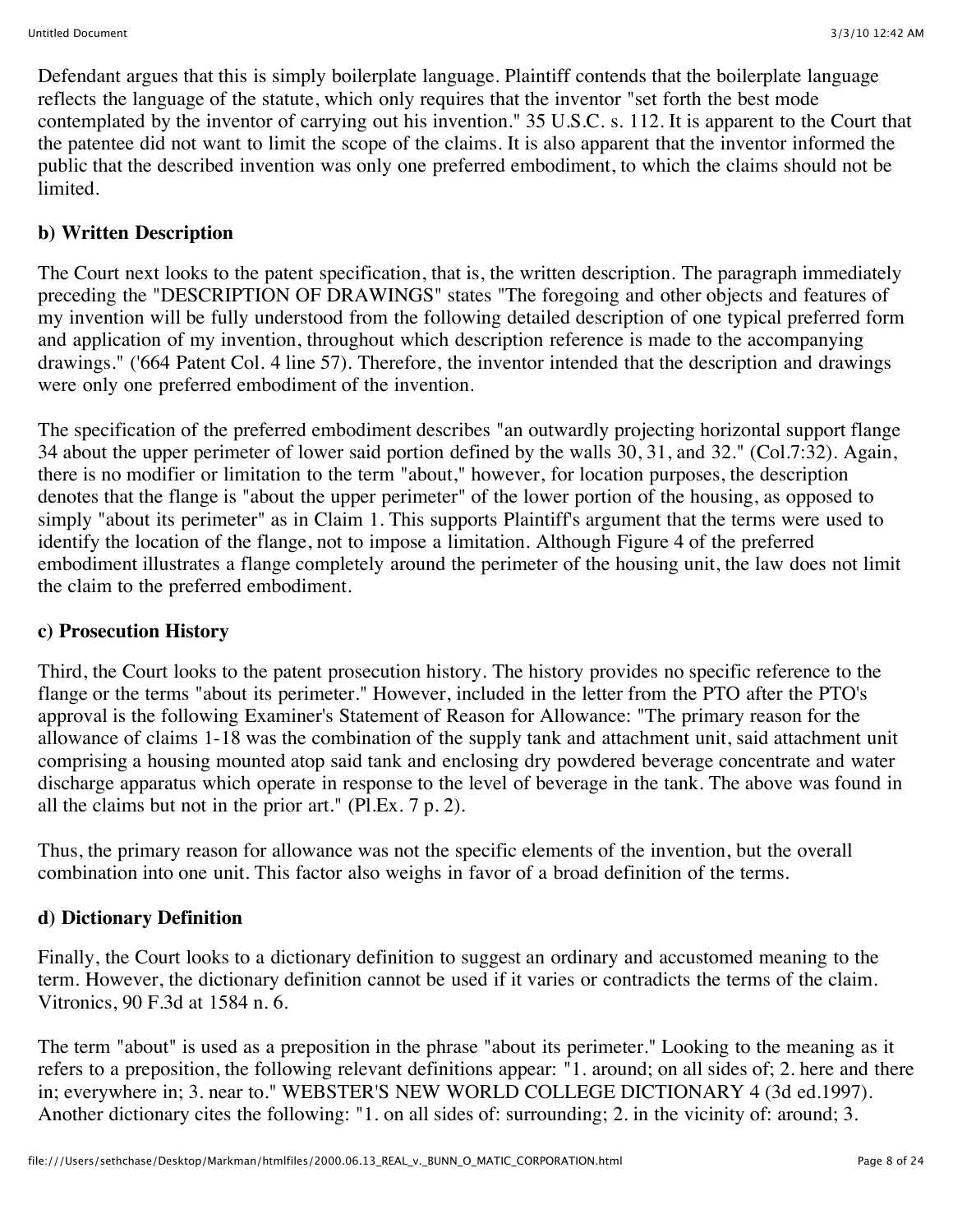almost the same as: close to." WEBSTER'S II NEW RIVERSIDE UNIVERSITY DICTIONARY 67 (1994). It would seem that both Plaintiff's proffered definition and Defendant's proffered definition are plausible. However, the fact that Plaintiff argues that the term not only means here and there, but is also an identifier of the location of the flange weighs in Plaintiff's favor, accounting for two out of a possible three definitions in each dictionary.

#### **e) Extrinsic Evidence**

The meaning of the term "about" is made clear from an analysis of the intrinsic evidence and the dictionary, therefore, it is unnecessary to look to extrinsic evidence for claim interpretation.

Based on the foregoing analysis, the Court holds that the term "about" in this context is not limited to "completely around." The term "about" does not contain a limitation or modifier in the claim language and therefore none should be read in to its meaning. Plaintiff's argument that "about the perimeter" identifies the location of the flange, and that the interpretation of the claim should not be limited to the preferred embodiment is in accordance with proper patent construction rules.

# **2. Whether The Flange Must Extend Outwardly. Answer: No.**

[17] The second issue regarding the flange is whether the flange must extend outwardly. Plaintiff argues there is no requirement in Claim 1 that the flange must extend outwardly, and none should be read in. Plaintiff contends that a flange can be horizontal, angular, downward or vertical. Plaintiff also points out, the direction depends on the perspective of the viewer. From the top half of the unit which sits atop the tank, the flange would seem to be inward. However, from the bottom half of the unit that is inside the tank, the flange would seem to be outward. Either way, Plaintiff argues, it would be confusing to add a modifier that does not exist. Furthermore, Plaintiff argues that described preferred embodiment, which is reflected in Claim 10 and described in the written description, should not limit the terms in Claim 1, based on the doctrine of claim differentiation and the rule of construction that claims should not be limited to the preferred embodiment.

Defendant counters that the flange must be interpreted to extend outwardly, and offers a dictionary definition as support. Defendant further asserts that a flange cannot extend downwardly, however, it could extend at an angle.

The Court holds that Claim 1 does not require the flange to extend outwardly, and that Plaintiff's interpretation is correct.

## **a) Claim Language**

Looking to the claim language, there is no mention of an "outwardly extending" flange. The language simply recites a "tank rim engaging flange." The word "engaging" describes the word flange. Clearly, the purpose of the flange is to engage it with something. The word "rim" describes the word "engaging." Thus, the flange is to engage a rim. Finally, "tank" describes "rim," therefore, the flange is to engage the tank rim. It is improper for the Court to add limitations, in this case "outwardly extending," to a claim term, "flange," when those limitations do not appear in the claim.

Notably, the inventor uses similar terms in describing other structural features of the machine, such as "vertically extending housing" (Col. 14: 31), a "horizontally extending ... hopper" (Col 14: 37), "a vertically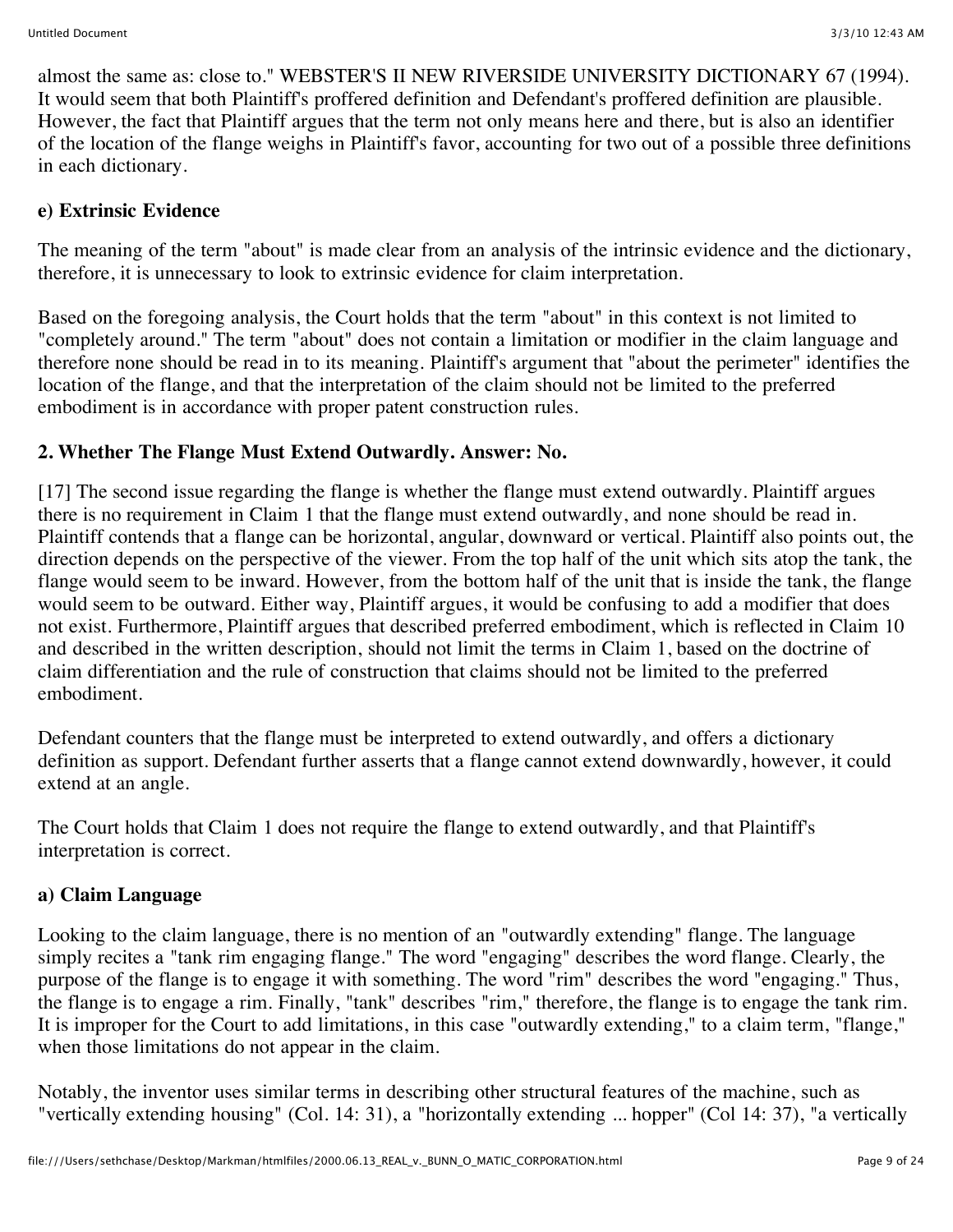extending mixing chamber" (Col. 14: 47). The noticeable lack of modifiers surrounding the term "flange" is significant. Had the inventor intended to limit the flange to "extend outwardly," he could have done so.

The language of Claim 10 describes a "support flange" between the upper and lower portion of the housing unit. Based on the doctrine of claim differentiation, the claims in Claim 1 should be interpreted differently than the claims in Claim 10, the preferred embodiment which is described in the written description and illustrations.

## **b) Written Description**

The patent specifications describing the preferred embodiment referred to in Claim 10 recite "an outwardly projecting horizontal support flange 34 about the upper perimeter of said lower portion." (Col.7:32). Flanges are also described in other areas of the written description. For example, the patent provides that "[t]he funnel 41 has an upper horizontal flange 42 abutting the bottom wall." (Col.8:16). In another section, it recites that "[t]he rear wall 48 is further provided with a rearwardly projecting horizontal mounting flange 56 at its upper edge." (Col.8:49). Clearly, when the inventor thought it necessary to describe a flange with modifiers, he did so. No such limitation was included in Claim 1, and the Court will not change the language to impose the limitation that the flange in Claim 1 "extend outwardly."

As previously stated, the written description does not describe Claim 1, but Claim 10, and it is improper to limit a claim to the preferred embodiment. It is also improper to read a limitation into a claim from the written description if the terms do not appear in the claim.

Additionally, the Court notes that a flange may be in any direction, including downward. Although not assigned a number in the Figure 4, there is a small downward flange perpendicular to the one at issue, apparently to secure the housing unit to the tank rim.

## **c) Prosecution History**

Looking to the prosecution history, there is no specific reference to the flange or its shape, and therefore, no limitation can be derived from the prosecution history.

## **d) Dictionary Definition**

Finally, Defendant offers a dictionary definition to support its view. Flange is described as "a projecting rim or collar on a wheel, pipe, rail, etc., to hold it in place, give it strength, guide it, or attach it to something." WEBSTER'S NEW WORLD COLLEGE DICTIONARY 513 (3d ed.1997). The Court notes that the dictionary definition assumes the rim is on a round or circular object, which is not the case here. Furthermore, the definition does not require that a flange extend outwardly, as opposed to upwardly, downwardly, or inwardly. In addition, the Court observes that a flange on a wheel, such as might be found on a railroad car or in the illustration in Defendant's dictionary, extends, among other places, in a circular fashion upwardly and downwardly, in direct conflict with Defendant's assertion that a flange cannot extend downwardly.

The language of Claim 1 recites an "engaging flange." The term "engage" is defined as "to interlock or cause to interlock: mesh." WEBSTER'S II NEW RIVERSIDE UNIVERSITY DICTIONARY 433 (1994). Thus, it would seem logical that the inventor envisioned a structure that would interlock with the rim of the tank.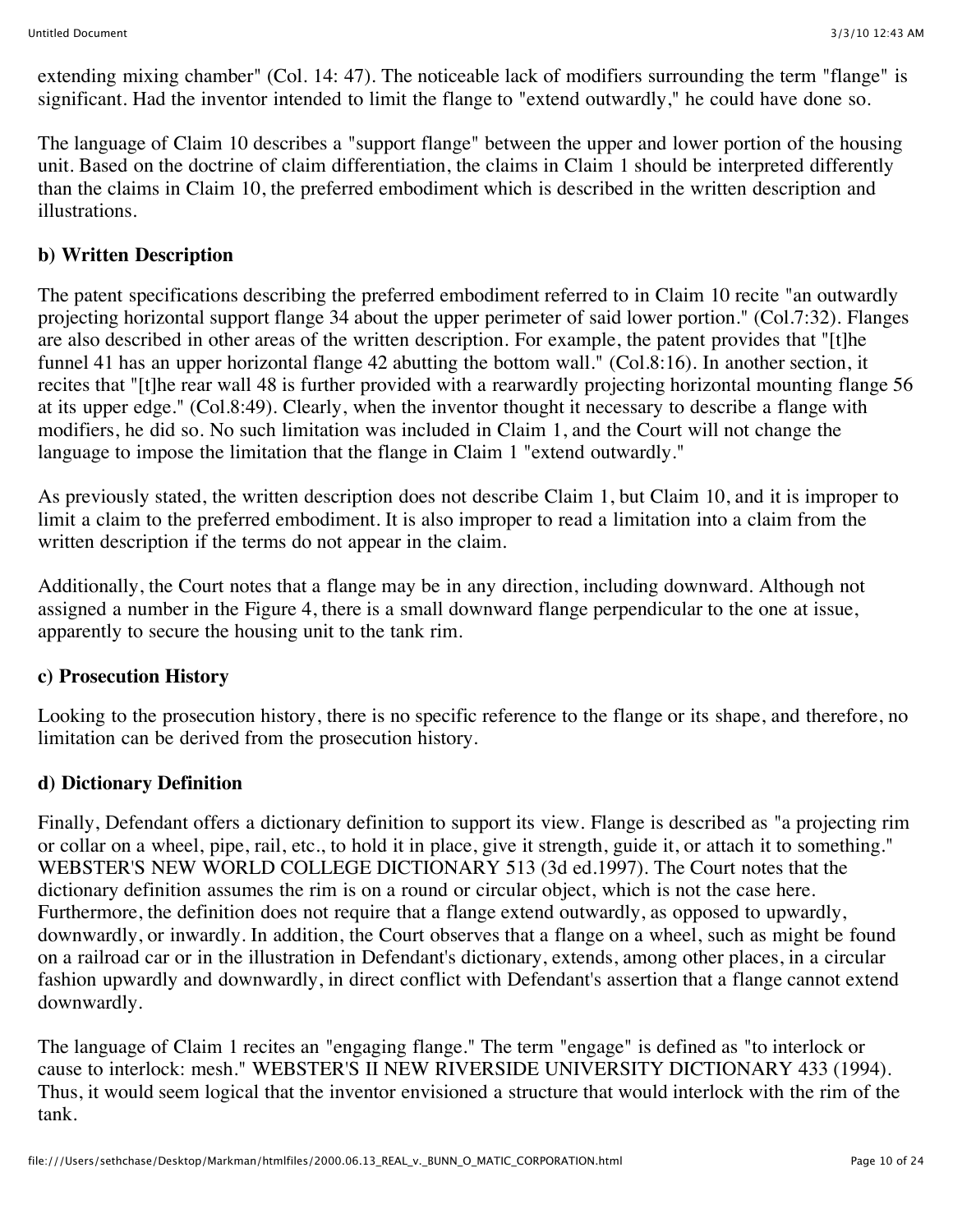The Court next looks to the definition of Defendant's proffered interpretation of "extends outwardly" to determine if it either aligns with or contradicts the meaning of "engaging." The term "extend" is defined as "to open or straighten out: unbend; to stretch or spread out to full length." WEBSTER'S II NEW RIVERSIDE UNIVERSITY DICTIONARY 456 (1994). Relevant definitions of "outward" include "toward the outside, away from a central point; on the outside: externally; ... the outside: exterior." WEBSTER'S II NEW RIVERSIDE UNIVERSITY DICTIONARY 836 (1994). None of these definitions are congruent with the idea of an engaging or interlocking flange. There is no support for the proposition that the flange must be on the "exterior" of the housing unit. It might just as easily be said that the flange was "inward towards a central point" from the perspective of the upper portion of the tank, as "outward away from a central point" from the perspective of the lower portion of the tank. "Unbending" or "straightening out" also appear to be inapposite to the idea of interlocking and meshing.

## **e) Extrinsic Evidence**

The interpretation of the disputed term is clear from an analysis of the intrinsic evidence and the dictionary, therefore, further analysis based on extrinsic evidence is improper.

In conclusion, based on the above analysis, the Court holds that the flange is not limited by the requirement that it must "extend outwardly."

# **C. THE LIQUID LEVEL SENSING DEVICE**

The second major area of claim interpretation issues which the Court must resolve surrounds the liquid level sensing device. Starting first with the language that is not disputed, both parties answer the following questions in the affirmative: Can the high and low liquid level responsive switching devices be included in a single liquid level sensing device? Is the predetermined high liquid level higher than the predetermined low liquid level? Is the control circuit connected with an electric power source remote from the unit with the motor, the on/off valve, the high liquid level responsive switching device, and the low liquid level responsive switching device? Does the attachment unit deliver a resulting beverage into the tank when the liquid level in the tank lowers to a predetermined low level and until the liquid level in the tank rises to a predetermined high level? Because the parties stipulate to these issues, and the interpretation is supported by the claim language, the Court finds that these are proper interpretations of Claim 1.

The parties disagree as to the following issues: 1) Whether the low and high liquid level responsive switching devices in Claim 1 can be incorporated into a single unit or device; 2) whether Claim 1 is limited to two physically separate liquid level responsive switching devices; 3) whether Claim 1 requires any specific distance, or difference in height, between the low liquid level and the high liquid level; 4) whether the control circuit actuates the on/off valve to an open position when the liquid level responsive switching device operates in response to the predetermined low liquid level in the tank; 5) whether the control circuit actuates the on/off valve to a closed position when the high liquid level responsive switching device operates in response to the predetermined high liquid level in the tank; 6) whether the low liquid level responsive switching device, the high liquid level responsive switching device and the control circuit maintain the liquid level between the predetermined low liquid level and the predetermined high liquid level; and 7) whether the high liquid level responsive switching device and the low liquid level responsive switching device are carried by the housing. The Court will address each issue in turn.

# **1. Whether the low and high liquid level responsive switching devices in Claim 1 can be incorporated**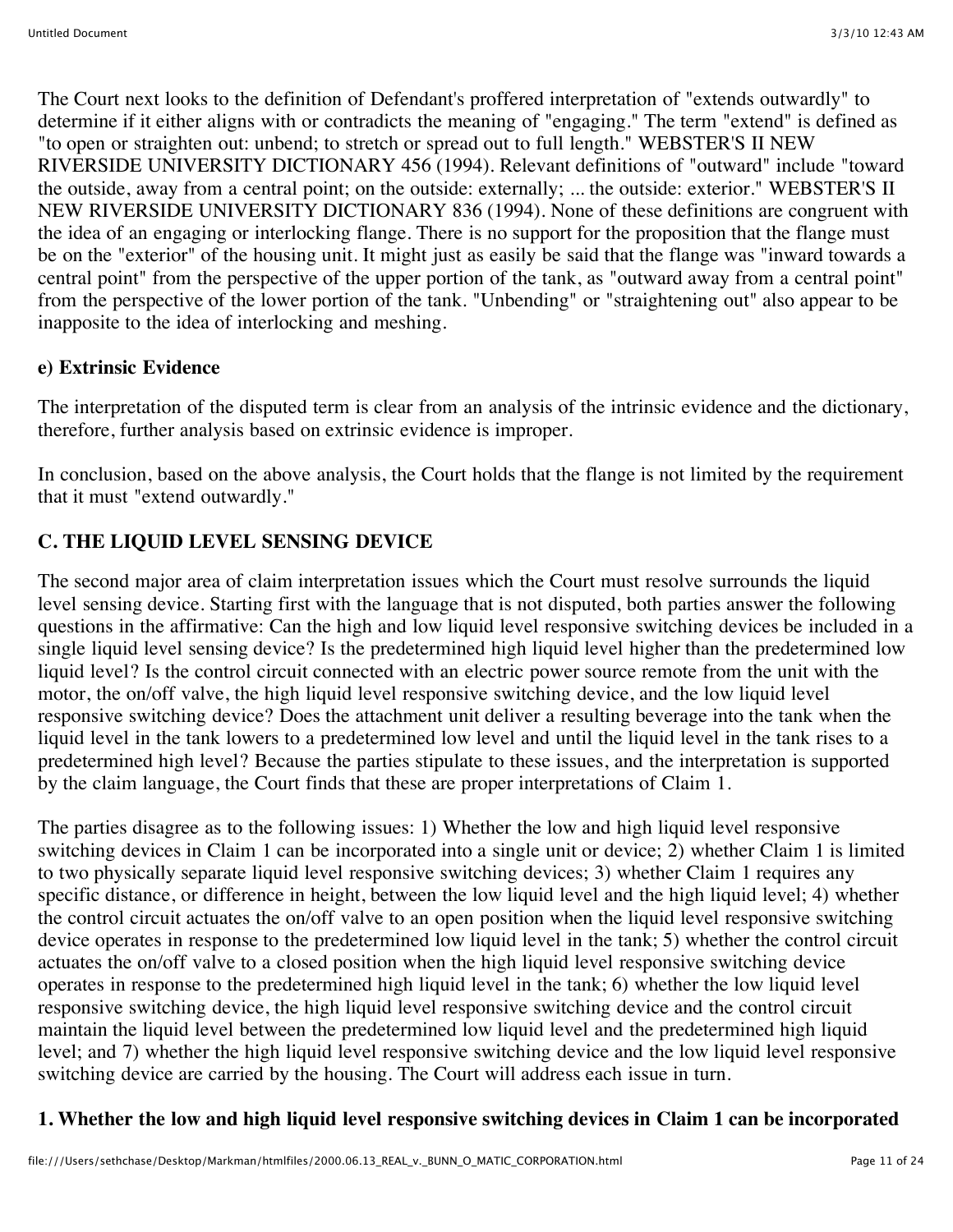#### **into a single unit or device. Answer: Yes.**

[18] Plaintiff argues that the low and high liquid level responsive switching devices can be incorporated into a single unit or device. Plaintiff claims that Figure 4 is simply one preferred embodiment of the invention and that the claim construction should not be limited to the preferred embodiment. Plaintiff contends that the plural reference in Claim 1 to the "low and high liquid level responsive switching devices" merely reflects the notion that the device performs both on and off functions, not that it must be two physically separate devices. Specifically, Plaintiff points out that the written description expressly states that the liquid level sensing device used is old art, and that one invention of old art consists of a single liquid level sensing device with a single liquid level switching device.

Bunn-O-Matic proffers that the low and high liquid level responsive switching devices can not be incorporated into a single unit or device because the language of the claim expressly calls for the plural form "devices." Furthermore, Defendant contends that Claim 1 is directed toward a preferred embodiment and that Claim 1 fails to encompass any other alternative embodiment, such as the single float actuated switching device. In addition, Defendant maintains that if the patentee wanted the patent to cover a single switching device, as opposed to two switching devices, the patentee should have included an alternative embodiment in the patent with only one switching device. Finally, Defendant asserts that, because the inventor amended the claim language from "low liquid level and high liquid level switching means" to "low and high liquid level responsive switching devices" in response to a rejection from the PTO, Claim 1 now requires two separate switching devices.

The Court holds that the low and high liquid level responsive switching devices in Claim 1 can be incorporated into a single unit or device.

## **a) Claim Language**

The language of Claim 1 calls for "a liquid level sensing device carried by the housing and depending into the tank and including low and high liquid level responsive switching devices, a control circuit connected with an electric power source remote from the unit and with said motor, on and off valve and said high and low liquid level responsive switching devices." (Col.14:64). The plain language of the claim calls for the plural "devices," indicating that there must be more than one switching device included in the single sensing device. The term "device" is a somewhat generic, non-specific term, thus, the Court looks to other intrinsic evidence for clarification.

## **b) Written Description**

Rules of claim construction provide that limitations cannot be read into a claim from the written description, however, once a term is included in the claim, one may look to the written description to define the term and to provide context. Thus, the Court next turns to the patent specification to provide context and definitions for the liquid level sensing device and liquid level responsive switching devices included therein.

The claim description provides the following in pertinent part:

The liquid level sensing means L can be in the form of a float actuating switching device or, as shown, can be in the form of a resistive probe, with spaced apart pairs of electrodes which depend into the tank T. The lower ends of one pair of electrodes terminates at the lower liquid level in the tank and the lower end of at least one electrode of the other pair of electrodes terminate at the high liquid level in the tank. The beverage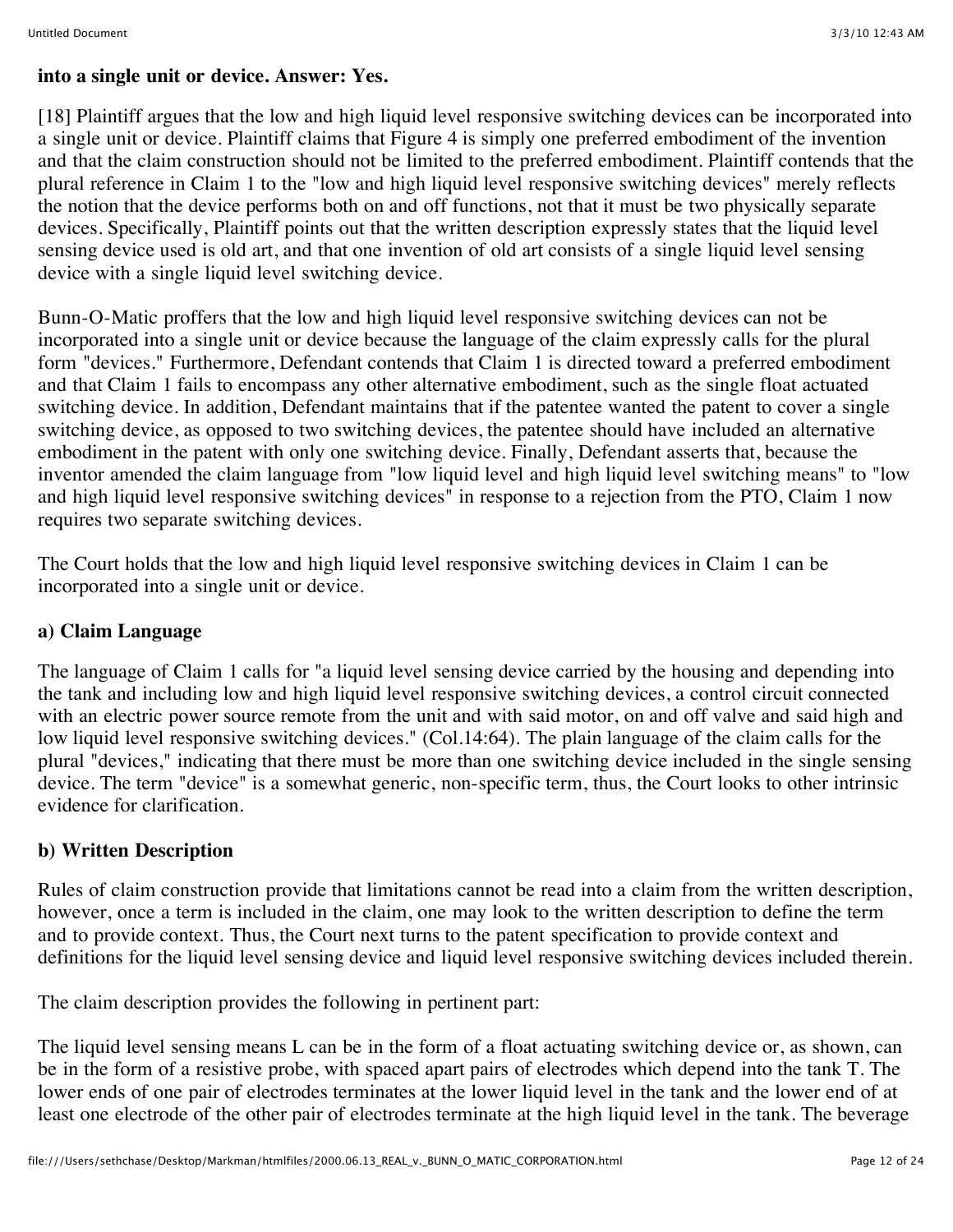in the tank is a conductor and serves as a switching gate between the ends of the pairs of electrodes. With this form of liquid level sensing means, when the liquid level drops below the lower ends of the first or lower most set of electrodes, the circuit therebetween is open and when the liquid level rises in the tank to contact the lower ends of the upper set of electrodes, it closes the circuit therebetween. Accordingly, the two pairs of electrodes cooperate with the liquid in the tank T to establish liquid level responsive normally closed and normally opened switches. The lowermost switch which is normally closed is a recycling or cycle starting switch and the other or upper normally open switch is a cycle stopping or stop switch.

In practice, one of the electrodes of each of the noted switches can be established by a common electrode with the result that three electrodes function to establish the noted pair of switches.

It is to be noted that the form of liquid level sensing means illustrated and described above is old in the art and is the full mechanical equivalent of those float actuated switching devices and means which have long been provided to effect control of electrical circuits in response to the level of liquids being worked upon and which are well known to all of those who are familiar with or skilled in the art to which my invention relates.

## ('664 Patent Col.11:58-Col.12:23)

This language expressly indicates that the patent encompasses more than one type of liquid level sensing device, such as a float device, a common electrode, or, as in the preferred embodiment, a probe with a pair of electrodes. It also indicates that the liquid level sensing device is not new art, and that the preferred embodiment performs the same function as the floating actuating switching device. This supports Plaintiff's argument that the patent as shown is only one embodiment, and that the invention encompasses other embodiments. Rules of claim construction mandate that the claims must not be limited to the preferred embodiment. Therefore, the various forms and combinations of sensing devices and switching devices set forth in prior art are within the purview of this invention and Claim 1. Accordingly, the liquid level sensing devices and the liquid level responsive switching devices that are included in a float actuating switching device, a resistive probe with a pair of electrodes, and a common electrode are within the boundaries of Claim 1. The Court considers the prior art of the float actuating switching device referred to in the patent to assist the Court in its understanding of the patent, but not to vary or contradict the terms of the claim. Markman, 52 F.3d at 980-1.

#### **c) Prosecution History**

Claim 1 of the original application to the PTO was denied by the Examiner due to prior art, specifically the inventions by Popinski, Greenfield, and Cartwright. In response, the inventor challenged the Examiner's rejection based on prior art, calling the rejection "not well-founded." The inventor explained that the present invention's "basic combination and relationship of parts is not anticipated or made obvious by the teachings of the prior art (independent from that which applicant teaches) and is clearly patentable." (Pl.Ex. 6 p. 17). In short, the inventor conceded that many of the individual elements of his invention were found in prior art, including the liquid level sensing device and the liquid level responsive switching device. However, the novelty, and thus the patentability, of his invention lay in the overall combination of many elements into a single housing unit that sits atop a holding tank.

In support of this proposition, the inventor stated,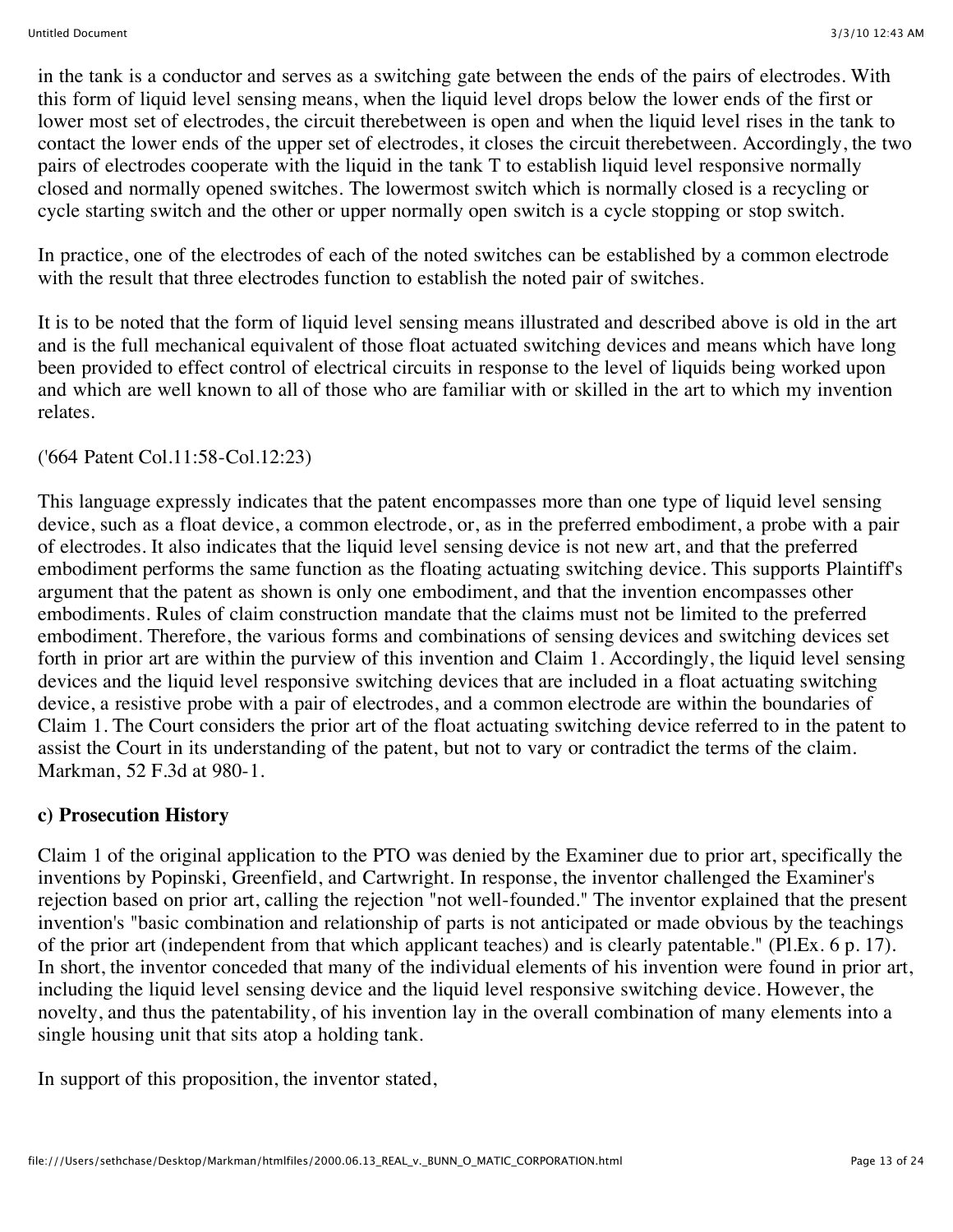It is submitted that the broad aspects of applicant's invention might properly support and justify the allowance of a claim similar to Claim 1 in which the particular liquid level sensing device which is recited in Claim 1 is not recited. In accordance with the foregoing, the recitation of the high and low liquid level switching devices of the liquid level sensing means, which are recited to include sufficient structure and make the claim definite, should be afforded the broadest possible interpretation.

# (Pl.Ex. 6 p. 17).

Therefore, the prosecution history makes it clear that the inventor envisioned that the invention could justify a claim similar to Claim 1 without the liquid level sensing device, and accordingly, the liquid level responsive switching device included therein should be broadly, not narrowly, construed.

Furthermore, the inventor stood his ground, successfully defended his application, and amended Claim 1 not because of the Examiner's rejection, but because he thought it loquacious. In addition to defending his position regarding the prior art, the inventor, believing Claims 1,2,10, and 11 to be wordy, took it upon himself to simplify the language and "carefully amended" the claims "to delete all language which was found to be redundant and/or otherwise unnecessary and/or which could be deleted without rendering it structurally deficient." (Pl.Ex. 6 p. 9).

After considering the amended application along with the applicant's arguments, the Examiner was persuaded by the applicant's reasoning as to the prior art and approved the patent without substantial changes. The Examiner set forth the reasoning for his allowance: "The primary reason for the allowance of claims 1-18 was the combination of the supply tank and attachment unit, said attachment unit comprising a housing mounted atop said tank and enclosing dry powdered beverage concentrate and water discharge apparatus which operate in response to the level of beverage in the tank. The above was found in all the claims but not in the prior art." (Pl.Ex. 7 p. 2).

## **d) Prior Art, Technical Treatises and Dictionary Definition**

Extrinsic evidence is to be considered to the extent necessary to assist in the Court's understanding of prior art and the patent at issue, not to contradict the terms of the claim.

As to the prior art, the invention must be read in light of the prior art to which it makes reference and to which the prosecution history makes reference. Specifically, United States Patent No. 3,643,835 by Leonard Popinski ("the Popinski patent") teaches a float actuating switching device in which a main float means, i.e. the liquid level sensing device, is comprised of a floating rod containing a single control switch, which may be a conventional mercury switch. (Popinski patent Col. 3: 43). The single switch has an on-position and an off-position. Id.

The Popinski patent liquid level sensing floating device, switching device, and the circuit work together in the following way to add beverage to the tank when the beverage lowers to a low level and to stop when the beverage reaches a high level:

[W]hen the rod portion 70 of the main float means 68 falls below a predetermined level, the main level switch 72 closes to its on-position and impresses 12 v. AC across the relay coil 92 causing the relay switch 91 to close; thereby connecting line 1 of the 115 v. AC to the pump means 34 and the electric water valve 42. With the power circuit closed, the pump means 34 operates and the water valve 42 opens, The pump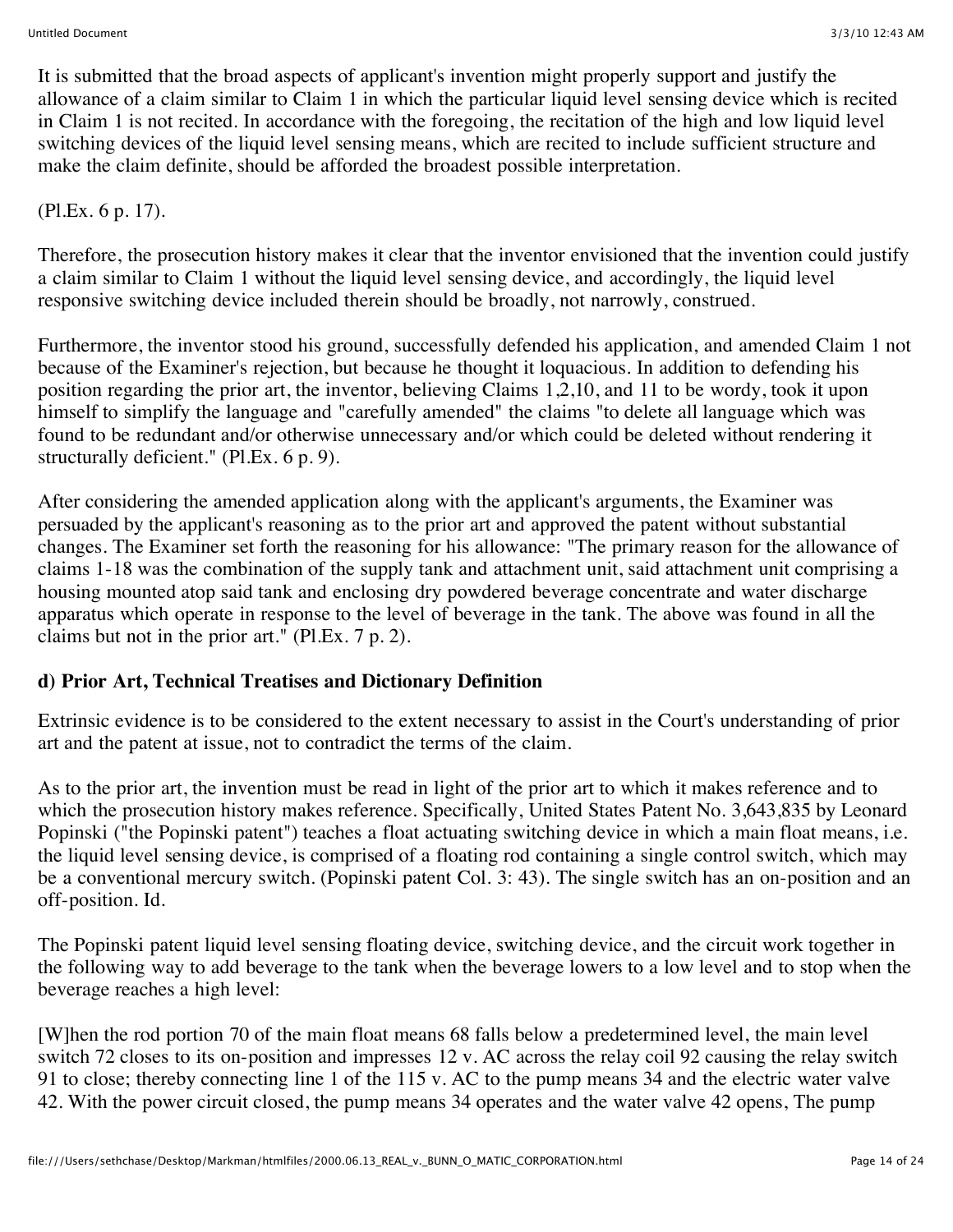means pumps the concentrate from tank 28 into the bowl 14 and the water simultaneously flows through valve 42 into the bowl 14 under the water pressure at output 57 originally set by the water pressure adjustment means 60 of the regulator. When the main float means 68 is buoyed upward with the addition of the concentrate and water and returns to the predetermined level, control switch 72 switches to its offposition, relay means 90 deenergizes, and relay switch 91 moves to its open-position and thereby disconnects the 115 v. AC from the pump means 34 and water valve 42 causing the proportioner device 20 to stop operating.

(Popinski patent Col. 4: 32).

Furthermore, a mercury switch "consist[s] of *a* glass tube containing mercury and two stationary contact members located in opposite ends of the tube." A MERICAN ELECTRICIAN'S HANDBOOK 4-4 (Terrell Croft & Wilford I. Summers eds., 12th ed.1992)(emphasis added). "As the tube is tilted, the mercury moves until it bridges the electrodes and makes electrical contact."IAN R. SINCLAIR, SWITCHES 75 (1988). Thus, the mercury switch is a single unit, i.e. one glass tube, and can be in either the on or off position.

Therefore, the prior art included in the written description and the prosecution history of the '664 patent makes reference to a single liquid level sensing device with a single switching device, such as a mercury switch. The single switch has both an on function and an off function. Therefore, the liquid level sensing device in the patent at issue can include either a single switching device or multiple switching devices. Accordingly, the high and low liquid level responsive switching devices included in Claim 1 can be incorporated into a single unit or device. From the context of the written description and prosecution history, it is apparent that the "devices" cited in Claim 1 refer to the two off and on functions of high and low responsive switches, not two separate devices.

Defendant's arguments that the claim must be limited to the preferred embodiment and that the inventor should have included alternative embodiments if he had wanted the patent to encompass a float actuating device with a single switching device are without merit. There exists a wealth of case law in support of the notion that claims are not limited to the preferred embodiment. The law does not require the impossible. Hence, it does not require that an applicant describe in his specification every conceivable and possible future embodiment of this invention. The law recognizes that patent specifications are written for those skilled in the art, and requires only that the inventor describe the " 'est mode' known at the time to him of making and using the invention." SRI, 775 F.2d at 1121. As opposed to requiring the inventor to describe every possible embodiment, as Defendant would have the Court do, the law requires one considering the use of a device that might infringe on an existing patent to look into the prior art referred to in the written description and prosecution history before embarking on a course of action that would infringe on an existing patent. In this case, the inventor's reference in both the written description and prosecution history to the Popinski patent gives the public sufficient notice that the '664 patent includes as an element the prior art of the Popinski patent, specifically the single liquid level sensing device with a single switching device.

The dictionary definition of device tells us that device is broadly defined as "something constructed or devised for a particular purpose, esp. a machine used to perform one or more relatively simple tasks." WEBSTER'S II NEW RIVERSIDE DICTIONARY 370 (1994). This definition further supports Plaintiff's contention that a single switching device in Claim 1 can be used to perform both the high liquid level switching function and the low liquid level switching function.

# **2. Whether Claim 1 is limited to two physically separate liquid level responsive switching devices.**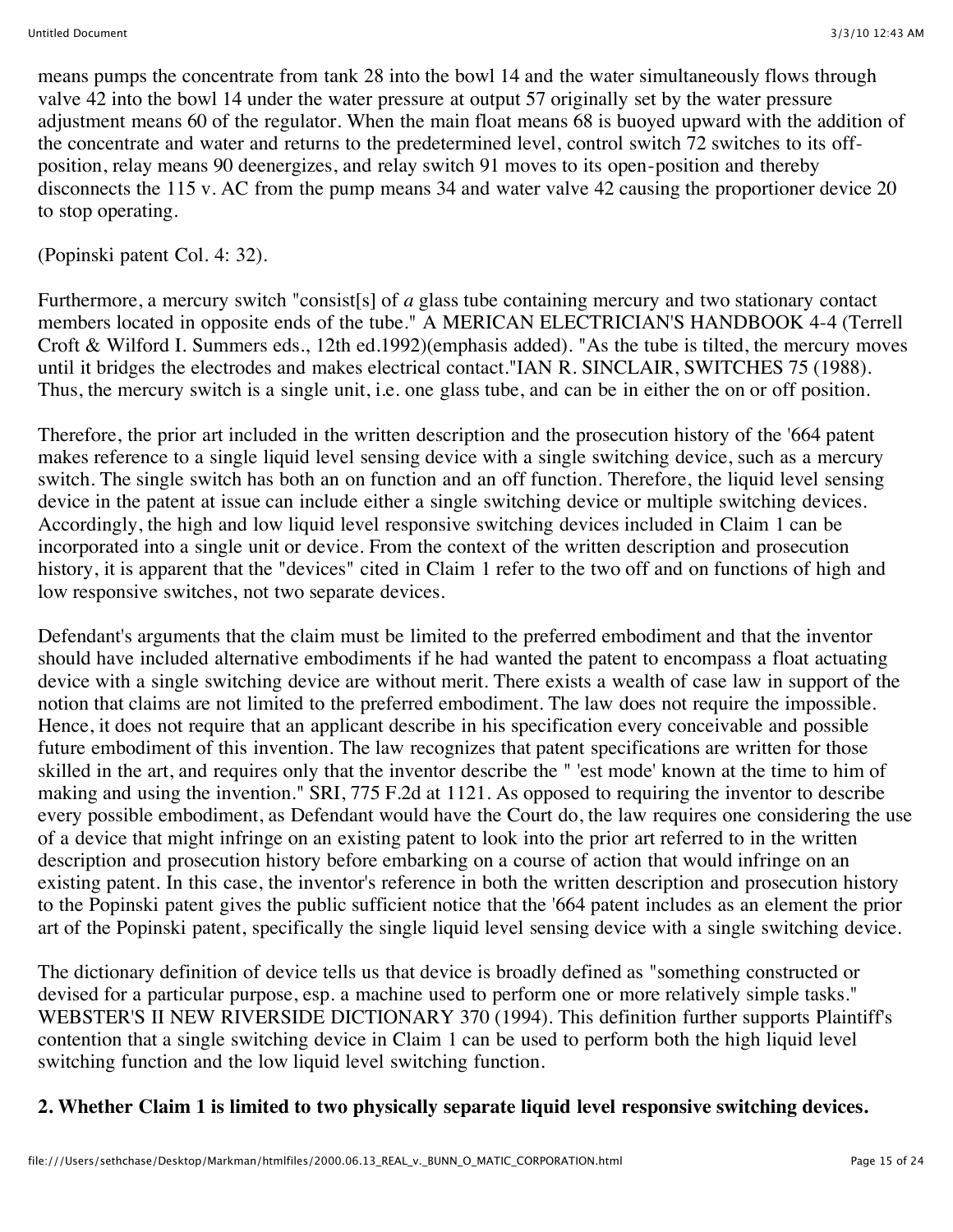#### **Answer: No.**

This issue is substantially similar to the first issue, with the parties offering substantially the same arguments. Plaintiff argues that nothing in the claim limits the responsive switching devices to two physically separate devices, while Defendant contends that the mere use of the plural "devices" supports the notion that the claim calls for two physically separate devices. The Court, for reasons set forth under the first issue regarding the liquid level responsive switching device or devices, holds that Claim 1 is not limited to two physically separate liquid level responsive switching devices.

## **3. Whether Claim 1 Requires Any Specific Distance, or Specific Difference in Height, Between the Low Liquid Level and the High Liquid Level. Answer: No.**

[19] Plaintiff contends that the plain language in Claim 1 does not require a specific distance between the high and low liquid levels, and that the difference can be either minuscule or relatively large. Defendant disagrees.

The Court holds that Claim 1 does not require a specific distance, or difference in height, between the low and high liquid levels. However, as common sense requires, and as stipulated by parties, the high liquid level must be higher than the low liquid level.

## **a) The Claim Language**

The language of Claim 1 provides in pertinent part that the unit produces a "beverage into the tank when the liquid level in the tank lowers to a predetermined low level and until the liquid level in the tank rises to a predetermined high liquid level." (Col.14:28).

There is nothing in the claim language that would require a certain distance between the low and high liquid levels, other than the logical requirement that the high liquid level must be higher than the low liquid level.

# **b) The Written Description**

Likewise, nothing in the written description provides further limitations regarding the distance between the high and low liquid levels.

## **c) Prosecution History**

Similarly, no language exists in the prosecution history that would suggest a limitation on the distance between the high and low liquid levels. Notably, the inventor writes, "It is submitted that the broad aspects of applicant's invention might properly support and justify the allowance of a claim similar to Claim 1 in which the particular liquid level sensing device which is recited in Claim 1 is not recited." (Pl.Ex. p. 17). This also supports Plaintiff's proposition that Claim 1 does not require a specific distance between the low and high liquid levels because, if the inventor contemplates an embodiment of the invention without a liquid level sensing device, it is reasonable to assume that he had no intent to impose limits on the distance between the high and low liquid levels which would have been sensed by the missing sensing device.

In sum, there is not a scintilla of evidence to support Defendant's proffered interpretation. The Court holds that Claim 1 does not require a specific distance, or specific difference in height, between the low liquid level and the high liquid level.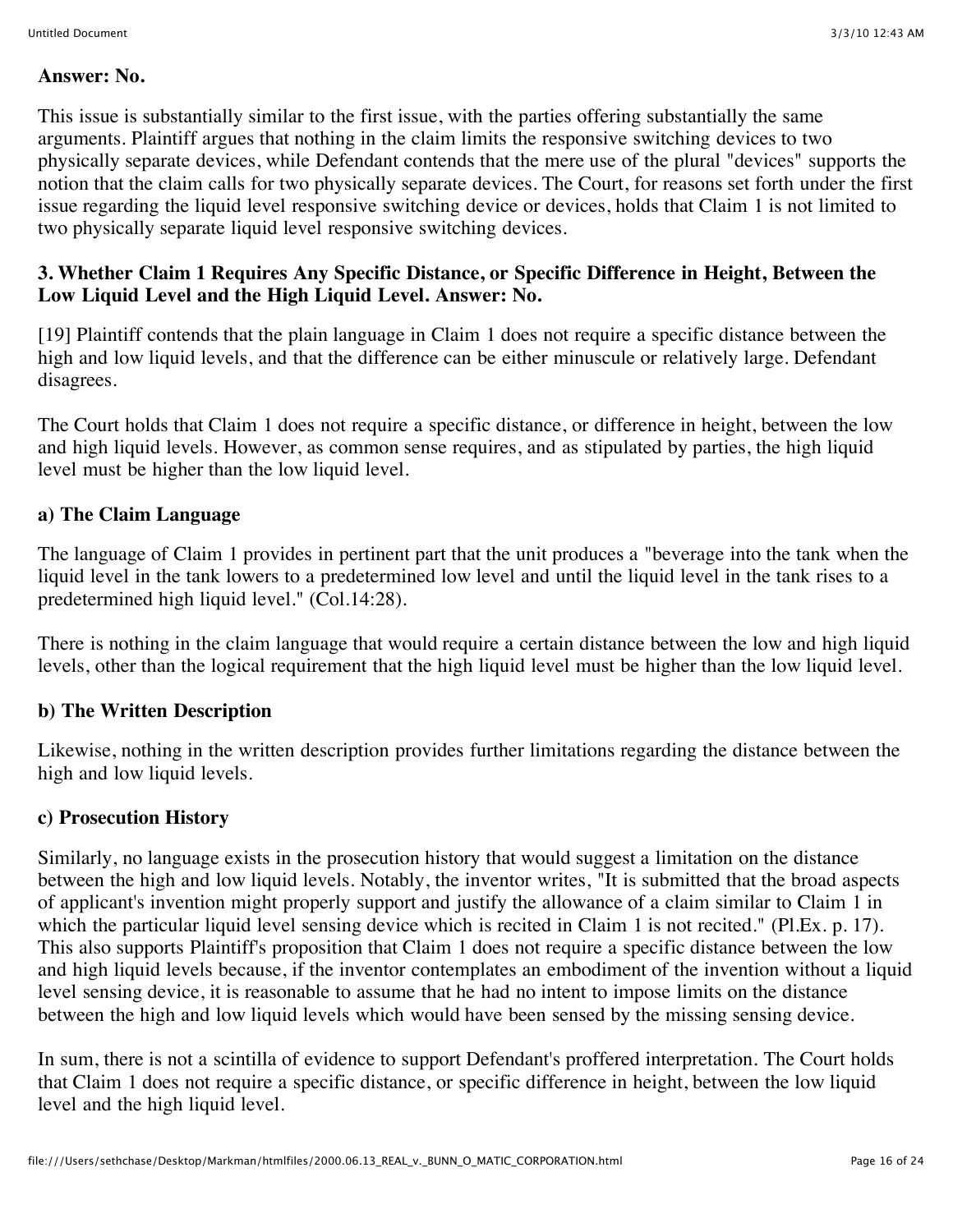#### **4. Whether the Control Circuit Actuates the On/Off Valve to an Open Position When the Liquid Level Responsive Switching Device Operates in Response to the** *Predetermined* **Low Liquid Level in the Tank. Answer: No.**

[20] Plaintiff submits that the term "predetermined" should not be included in this interpretation, but would agree to the following interpretation: "The control circuit actuates the on/off valve to an open position when the liquid level responsive switching device operates in response to *a* low liquid level in the tank." Plaintiff argues that the terms "the predetermined low liquid level" were cited in the preamble in Claim 1 (Col.14:29), and that they do not automatically flow into the rest of Claim 1 (Col.15:3). In particular, Plaintiff maintains that the liquid level cited to in the lower portion of Claim 1 (Col.15:3) could refer to another liquid level, not the specific predetermined liquid level cited in the preamble. Plaintiff points out that, after the preamble, the language of Claim 1 simply refers to " *a* low liquid level," not to " *the predetermined* low liquid level" or " *a predetermined* low liquid level." Because the low liquid level does not contain a modifier or limitation, Plaintiff argues, none should be inferred.

On the other hand, Defendant asserts that the term "predetermined" from the preamble of Claim 1 should be read into the rest of the claim. Therefore, Defendant maintains that the control circuit actuates the on/off valve to an open position when the liquid level responsive switching device operates in response to *the predetermined* low liquid level in the tank.

## **a) The Claim Language**

The preamble of Claim 1 provides that the unit deliver a "beverage into the tank when the liquid level in the tank lowers to *a predetermined low level* and until the liquid level in the tank rises to *a predetermined high liquid level.*" (Col.14:28)(emphasis added). Reading further, the claim also provides for

a control circuit connected with an electric power source remote from the unit and with said motor, on and off valve and said high and low liquid level responsive switching devices and operating to energize the motor and actuate the on and off valve to an open position when the low liquid level switching device operates in response to *a low liquid level* in the tank and operating to deenergize the motor and to actuate the on and off valve to a closed position when the high liquid level responsive switching device operates in response to *a high liquid level* in the tank.

#### (Col.14:66)(emphasis added).

The lower portion of the claim makes no explicit connection between "a low liquid level" and the "predetermined low liquid level" of the preamble, nor does it contain any terms of limitation or modification that would indicate reference to a specific level. The lower portion does not refer to " *said predetermined* low level," " *aforementioned predetermined* low level," " *the predetermined* low liquid level" or even " *the* low liquid level." It simply refers to " *a* low liquid level."

The Court notes that, generally, when previously cited terms are referred to, the language of the claim specifically identifies the previous cite by using the term "said" or "the." Claim 1 uses the term "said" seven times to refer to a previous cite. For example, "said unit" (Col.14:31), "said housing" (Col.14:35), "said duct" (Col:14:46), "said motor" (Col 14:46, 68), "said chamber" (Col 14:48), and "said high and low liquid level responsive switching devices." (Col.15:1). In addition, the term "the" is used throughout Claim 1 to refer to previously cited items.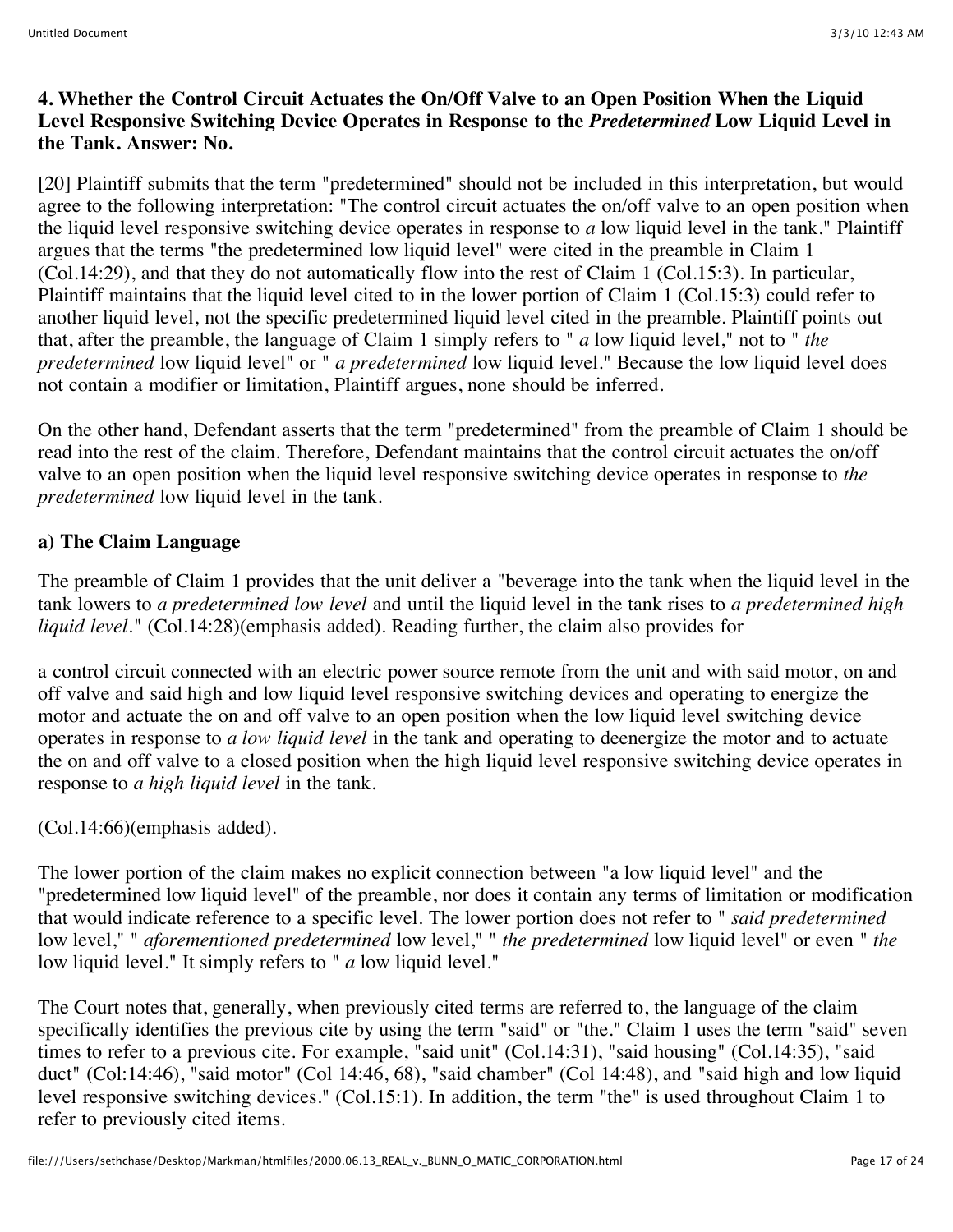Declining to use the terms "said predetermined" or "the predetermined" as a modifier for "low liquid level" demonstrates that the inventor did not intend the low liquid level to be limited to the predetermined level cited in the preamble. If the inventor had intended the low liquid level in Column 15, line 3 to refer to, and be limited to, the same predetermined low liquid level previously cited in the preamble in Column 14, line 29, the inventor could have done so, as he did with other terms throughout the patent. Again, rules of claim construction require that one must not read in a limitation to a claim where the terms of the claim do not contain a limitation.

## **b) The Written Description**

The written description provides, in pertinent part,

The attachment unit that I provide next includes liquid level sensing means L and a control circuit K which normally cyclically operate to energize the valve V of the means W and the motor M for the hopper H when the level of the beverage in the tank T drops to *a predetermined low level* and to maintain the valve an motor energized until the level of the beverage in the tank reaches *a predetermined high level.*

The liquid level sensing means L can be in the form of a float actuating device or, as shown, can be in the form of a resistive probe, with spaced apart pairs of electrodes which depend into the tank T. The lower ends of one pair of electrodes terminates at *the lower liquid level* in the tank and the lower end of at least one electrode of the other pair of electrodes terminate at *the high liquid level* in the tank. The beverage in the tank is a conductor and serves as a switching gate between the ends of the pairs of electrodes. With this form of liquid level sensing means, when the liquid level drops below the lower end of the first or lowermost set of electrodes, the circuit therebetween is open and when the liquid level rises in the tank to contact the lower ends of the upper set of electrodes, it closes the circuit therebetween. Accordingly, the two pairs of electrodes cooperate with the liquid in the tank T to establish liquid level responsive normally closed and normally open switches. The lowermost switch which is normally closed is a recycling or cycle starting switch and the other or upper normally open switch is a cycle stopping or stop switch.

(Col 11:50)(emphasis added).

Putting Claim 1 in context, the lower portion of the description refers to " *the* lower liquid level," (Col.11:62) which may be the "predetermined low level" previously mentioned (Col.11:55), or, any another liquid level that is lower than the higher liquid level. It is possible to imagine a situation where the beverage dispensing machine operator may wish to set various levels between which he would like to keep the liquid in the tank. For example, on hot days with heavy usage of cold lemonade, one may wish to keep the liquid levels higher. Conversely, on cold winter days with slow customer usage of cold lemonade, one may wish to establish lower liquid levels between which one desires to keep the beverage. There is nothing in the written description which would preclude the machine operator from establishing various liquid levels, depending on a variety of other factors that a convenience store using the machine may wish to consider, such as usage, cost, and freshness of product. This supports Plaintiff's argument that the term "predetermined" used in Claim 1 preamble should not be read into other portions of Claim 1, as there may be more than one low liquid level that may be established.

## **c) Prosecution History**

The inventor amended Claim 1 of the original application. The original application called for the following: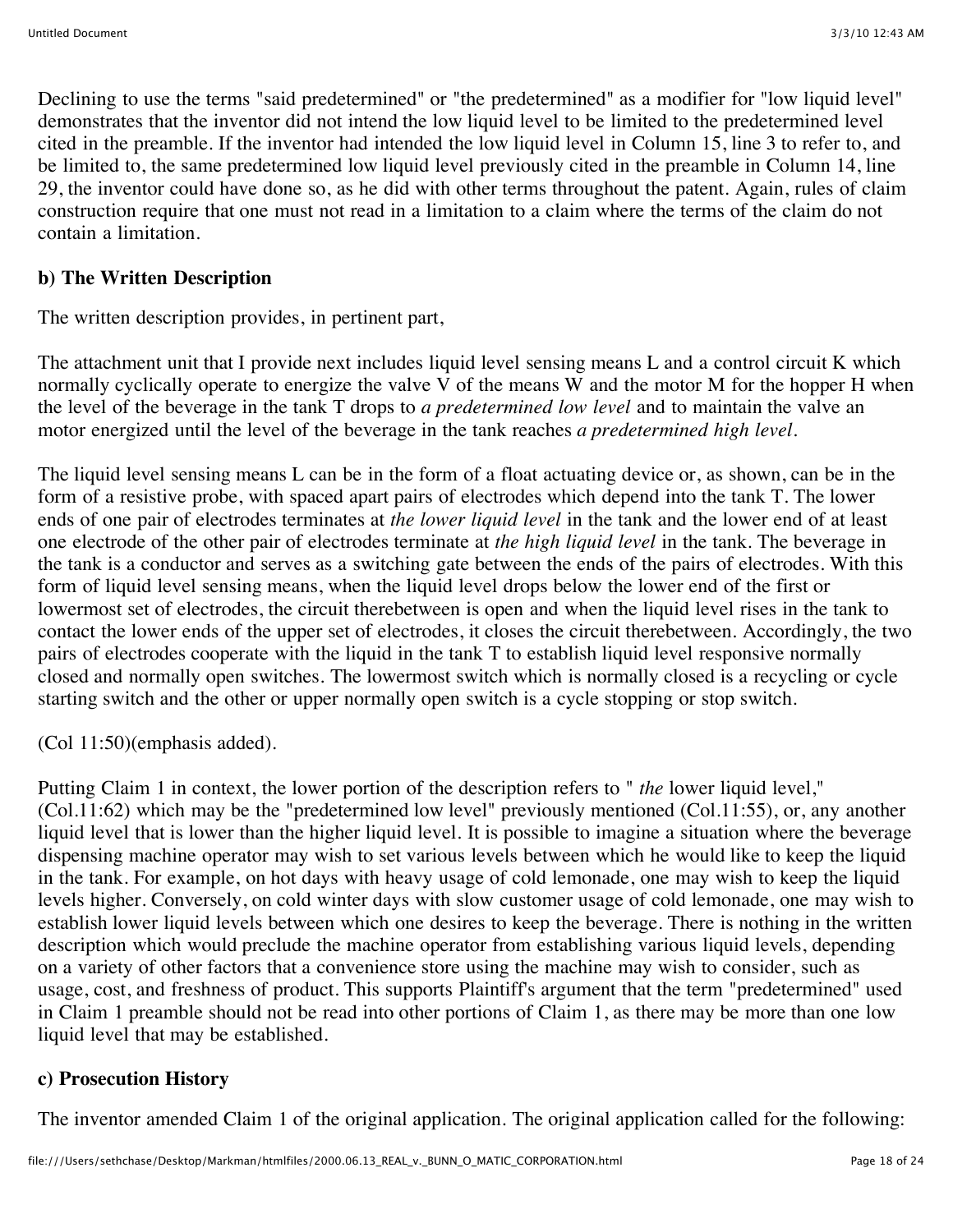[a] control circuit connected with an electrical power source remote from the attachment unit and with said motor, on and off valve and said high and low liquid level switch means and operating to energize the motor and actuate the on and off valve to an open position when the lower liquid level switch means is operated in response to the lowering of the liquid level in the tank to *said low liquid level* and operating to deenergize the motor and to actuate the on and off valve to a closed position when the high liquid level switch means is operated in response to the rise of liquid in the tank to *said high liquid level.*

(Pl.Ex. 6 p. 4)(emphasis added).

The inventor purposefully amended the claim to specifically delete references to " *said* low liquid level," presumably the "predetermined liquid level" originally in the preamble, and replaced it with the broader term "a low liquid level." Having deliberately changed the terms, the Court must give full meaning to the amended terms of Claim 1.

## **d) Dictionary Definition**

The relevant dictionary meaning of the term "a" as used in the phrase " *a* low liquid level" is "used before nouns and noun phrases that denote a single, but unspecified, person or thing." WEBSTER'S II NEW RIVERSIDE DICTIONARY 65 (1994). The relevant dictionary definition of the term "the" as used in the phrase " *the* predetermined low liquid level" is "used before singular or plural nouns and noun phrases that denote particular persons or things." Id. at 1199. "Predetermined" is defined as "to determine, decide, or establish ahead of time." Id. at 926. These definitions further support the proposition that the phrase " *a* low liquid level" used later in Claim 1 is not required to be *the* "predetermined low liquid level" cited in the preamble of Claim 1, and that the term "predetermined" is not to be read into other parts of the claim.

## **e) Extrinsic Evidence**

There is no extrinsic evidence which gives any guidance or provides any further understanding of the issue at hand.

## **5. Whether the Control Circuit Actuates the On/Off Valve to a Closed Position When the High Liquid Level Responsive Switching Device Operates in Response to the** *Predetermined* **High Liquid Level in the Tank. Answer: No.**

This issue is substantially similar to the fourth issue, with the parties offering the same arguments. Plaintiff proffers the following interpretation: "The control circuit actuates the on/off valve to a closed position when the high liquid level responsive switching device operates in response to *a* high liquid level in the tank." The Court agrees that Plaintiff's interpretation is the proper claim construction. For reasons set forth under the fourth issue, the Court finds that the phrase " *a* high liquid level" used later in Claim 1 is not required to be *the* "predetermined high liquid level" as cited in the preamble, and that the term "predetermined" is not to be read into other parts of the claim.

#### **6. Whether the Low liquid Level Responsive Switching Device, the High Liquid Level Responsive Switching Device, and the Control Circuit Maintain the Liquid Level Between the** *Predetermined* **Low Liquid Level and the** *Predetermined* **High Liquid Level. Answer: No.**

Likewise, this issue is substantially similar to the fourth and fifth issues, with the parties offering the same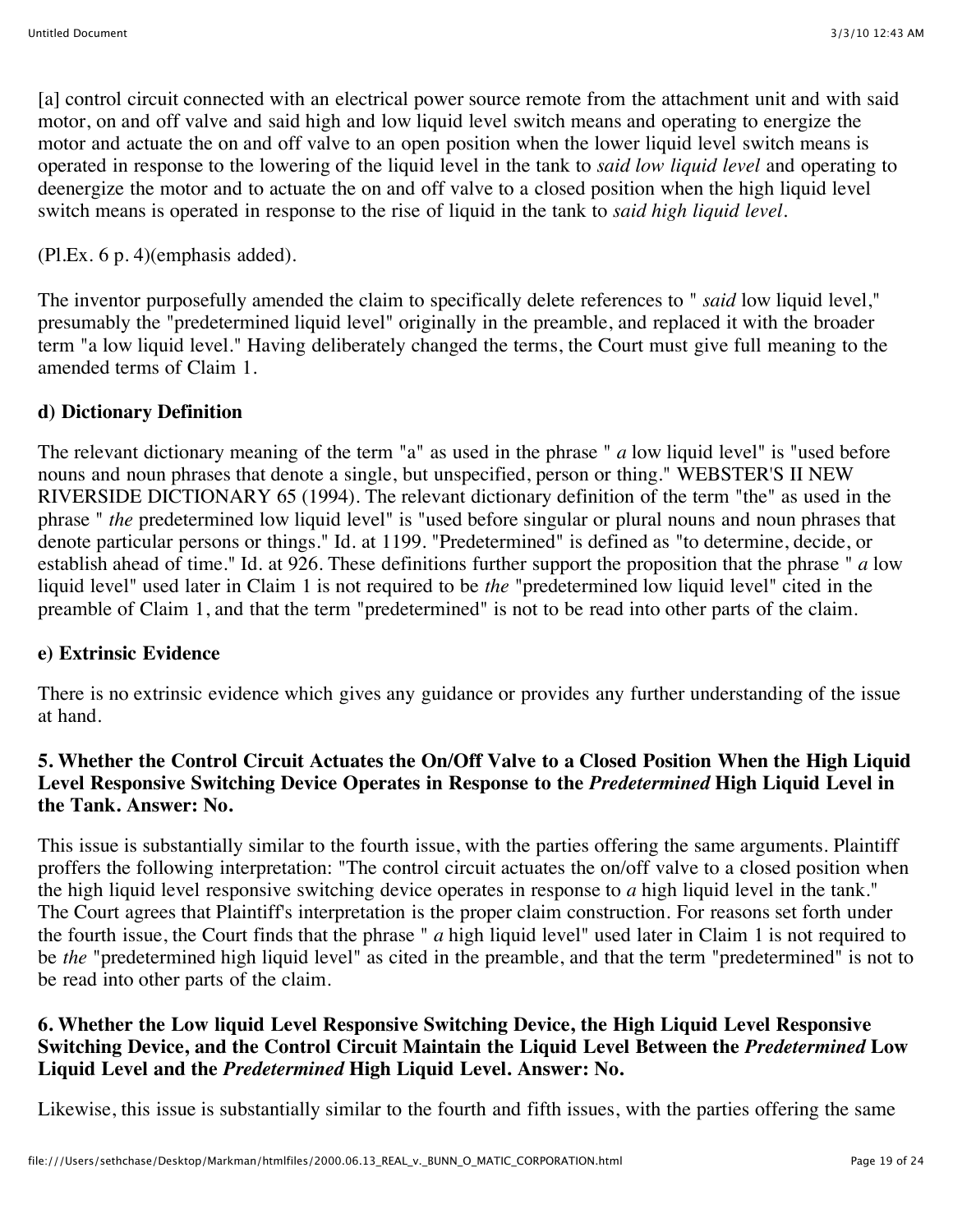arguments. Plaintiff proffers the following interpretation: "The low liquid level responsive switching device, the high liquid level responsive switching device and the control circuit maintain the liquid level between *a* low liquid level and *a* high liquid level." Again, the Court finds that Plaintiff's interpretation is the proper claim construction. For reasons set forth under the fourth issue, the Court finds that the phrases " *a* high liquid level" and " *a* low liquid level" used later in Claim 1 are not required to refer to *the* "predetermined high liquid level" and "predetermined low liquid level" cited in the preamble, and that the term "predetermined" is not to be read into other parts of the claim.

#### **7. Whether the Entire Low Liquid Level Responsive Switching Device and the Entire High Liquid Level Responsive Switching Device Must be Carried by the Housing. Answer: No.**

[21] Plaintiff contends that the language in Claim 1 calls for the liquid level sensing device to be carried by the housing, but there is no requirement that the entire switching device be carried in the housing. In particular, Plaintiff claims that part of the switching device could be carried in the housing, and part be carried elsewhere. Thus, the issue is whether the entire switching device must be carried in the housing. Furthermore, Plaintiff again asserts that Figure 4 is only one preferred embodiment of the invention, and that rules of claim construction require that the claim should not be limited to the preferred embodiment.

Defendant argues that the entire switching device must be carried in the housing. Defendant reasons that, per the claim language, the liquid level sensing device includes the liquid level responsive switching device, the liquid level sensing device is carried by the housing, therefore, logic requires that the liquid level responsive switching device must be carried by the housing. Defendant further states that the entire switching device must be carried by the housing.

## **a) Claim Language**

The analysis begins with the language of the claim, which calls for "a liquid level sensing device carried by the housing and depending into the tank and including low and high liquid level responsive switching devices." (Col.14:64). Notably, the subject matter of the clause at issue is the liquid level sensing device, not the housing or the switching device. Had the inventor intended to explicitly indicate that the switching device was carried by the housing, it seems reasonable that he would have made the switching device or the housing the subject matter of the clause, stating, for example, "the high and low liquid level responsive switching devices are carried by the housing and included in the liquid level sensing device." He did not do this, and, instead, the language only requires that the sensing device be carried by the housing.

The controversy seems to center around whether "including" the switching devices in the sensing device automatically requires the switching devices to be carried by the housing. It is not clear whether the switching devices must physically be contained within the sensing device, or whether they simply must somehow be connected to the sensing device as part of the circuitry so that they operate in response to the liquid levels in the tank. If the switching devices must be physically contained within the sensing device, which is carried by the housing, it would seem logical that the switching device would also be carried by the housing. On the other hand, if the switching devices are not required to be physically contained within the sensing device, it follows that the switching device need not be carried by the housing. The written description provides some insight as to this point.

Defendant points out that it could be inferred that the switching device may be carried by the housing because the switching device is included in the sensing device, which is carried by the housing. However, mere inferences cannot serve to limit claim terms. Johnson, 175 F.3d at 992. There is no explicit requirement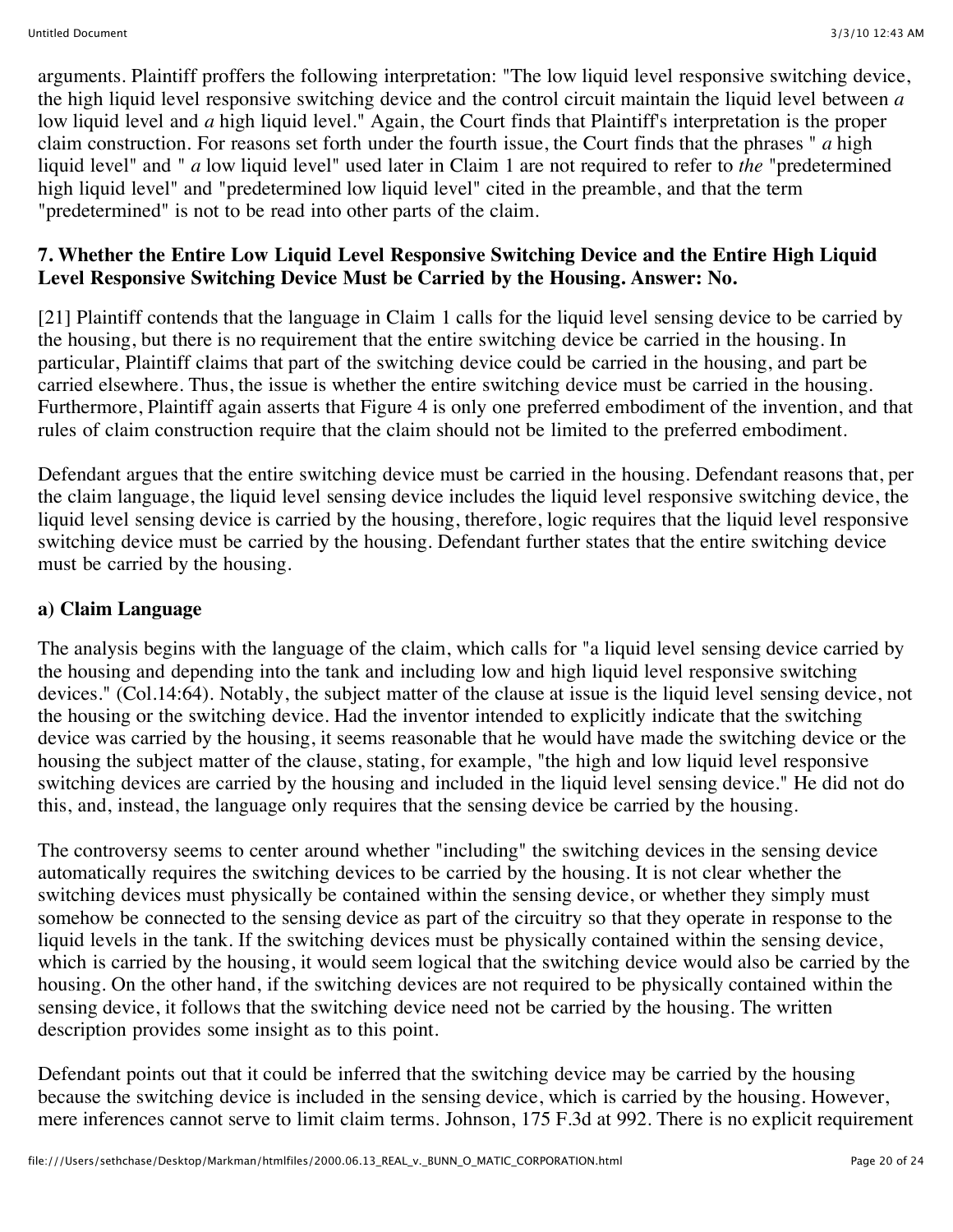that the housing carry the switching device.

## **b) Written Description**

Second, the Court looks to the written description of the patent to provide context and to glean the meaning of the word "include." Again, the Court notes that the written description and the illustrations are one preferred embodiment, and that rules of claim construction require that the claim not be limited to the preferred embodiment. The written description states, "The attachment unit that I provide next *includes* liquid level sensing means L and a control circuit K.... The liquid level sensing means L can be in the form of a float actuating switching device or, as shown, can be in the form of a resistive probe, with spaced apart pairs of electrodes which depend into the tank T." (Col.11:50).

The specifications next describe circuit K, the switches in question, 102 and 103, and provide insight into the meaning of the term "included."

The control circuit K that I provide is a simple circuit supplied with current by a service cord 90 entering the housing G through an opening in the rear wall 31 thereof. The control switch S which is normally held closed by the hopper H is engaged in one conductor or line 91 of the cord 90. The circuit K, diagrammatically illustrated in FIG. 9 of the drawings, *includes* a transformer 100 connected with the cord 90 and under control of the switch S. The circuit K further *includes* a normally open primary relay switch 101 between and connected with the transformer 100 and the valve V and motor M. The circuit next *includes* a pair of switches 102 and 103 (the switching means of the liquid level sensing device L). The switch 102 is a normally open high liquid level shut-off switch and the switch 103 is a normally closed low level recycling switch. The circuit next *includes* a second shut-off or control relay switch 104 connected with the switch 102, the primary relay 101 and with a third, recycling relay switch 105.

Defendant appears to argue that "included" means "physically contained within," and that, accordingly, the switching device must be physically contained within the sensing device, and that both are carried by the housing. However, upon furtherexamination of Figures 4, 7 and 9, it is clear that circuit K is completely and physically separate from sensing device L, even though the written description states that circuit K "includes" the switching devices 102 and 103, and even though the claim language cites a "liquid level sensing device ... *including* low and high liquid level responsive switching devices." Based on the illustrations and the written descriptions, Defendant's interpretation of Claim 1 and specifically the meaning of the word "include" is not feasible. It is impossible for switches 102 and 103 to be physically contained in both the liquid level sensing device L, as Defendant claims, and the circuit K, as the specifications describe, when L and K are physically separate as illustrated in Figures 4 and 7.

Thus, the patent specification and illustrations are compelling reasons for the Court to consider other plausible definitions of the term "include." The inventor's use of the word "include" suggests the various devices are connected by an electrical circuit; that they are a part or member of the same circuitry. The Court finds that, in this context, "includes" means "electrically or functionally connected."

Using the meaning of the term "include" gathered from the written description and applying that meaning to Claim 1, the switching devices are not required to be physically contained within the liquid level sensing device, although the switching devices must be electrically or functionally connected to the sensing device. Therefore, although Claim 1 requires that the sensing device be carried in the housing, and that the sensing device be "electrically or functionally connected" to the switching devices, there is no requirement that the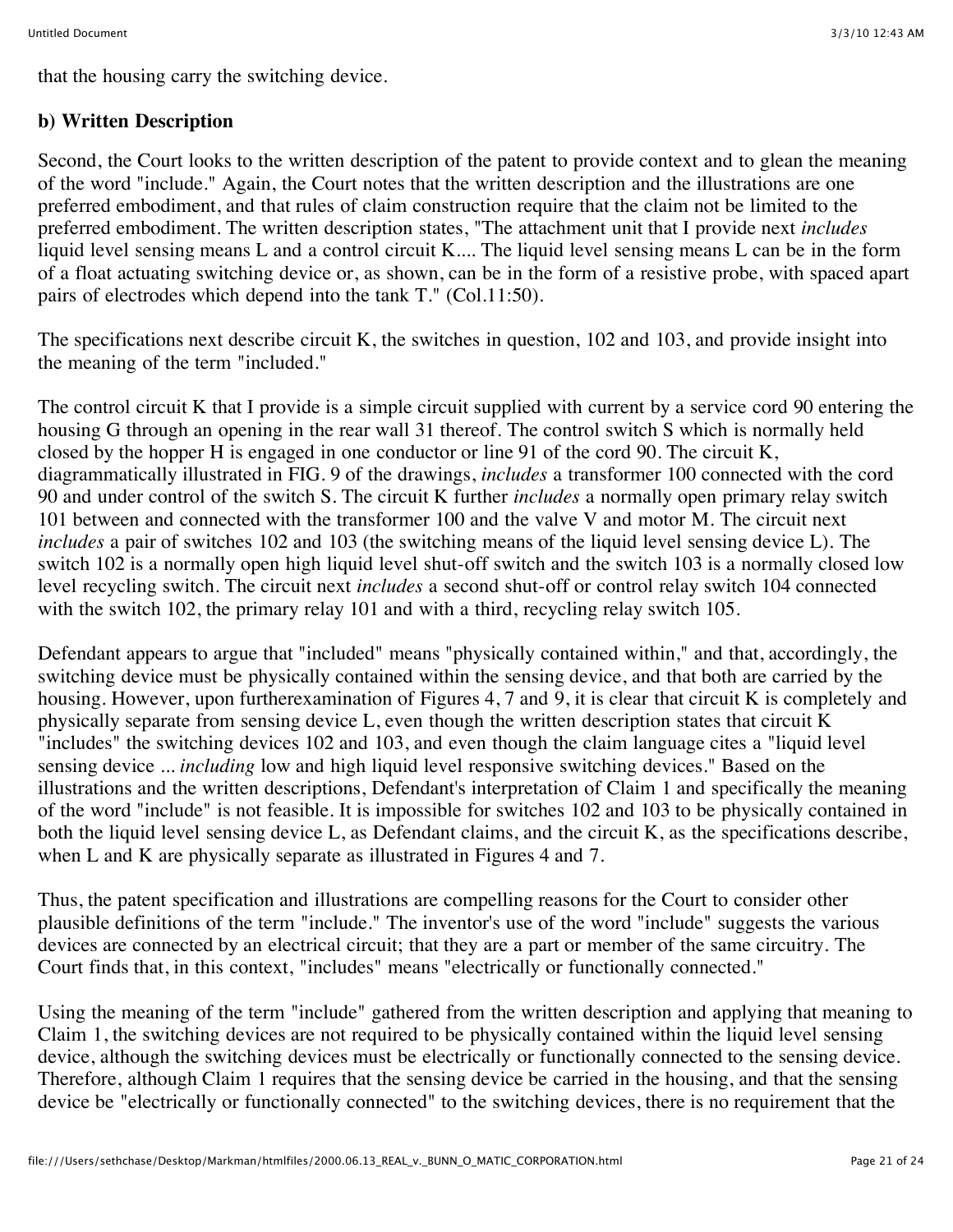switching devices be carried by the housing.

#### **c) Prosecution History**

The prosecution history adds insight to the understanding of the patent. In his response to the initial rejection of the PTO, the inventor states,

The very essence and nature of applicant's invention, recited in the rejected claims, is an attachment unit engageable upon and with the open top of the beverage supply tank of a pre-existing non-automated beverage dispensing machine and such an attachment which includes a dry powder concentrate handling and dispensing mechanism to dispense metered volumes of powdered concentrate, water supply means to dispense metered volumes of water and mixing means to commingle the metered volumes of concentrate and water at the top of the tank and to deliver the resulting beverage directly into the tank.

(Pl.Ex. 6 p. 10).

As has been the case throughout the Court's analysis, what is specifically excluded from this description is just as telling as what is included. The applicant purposefully excludes any mention of a high and low liquid level switching device as he describes the housing unit, which is, in his opinion, the "very essence" of the invention.

The inventor further describes Claim 1:

Claim 1 as now presented is clearly and specifically directed to and recites that combination and relationship of parts which includes a box-like housing cooperatively engaged atop and supported by the supply tank of a beverage dispensing machine and in which a supply of beverage is to be maintained between predetermined high and low levels. The housing atop the tank carries, protects and obscures from view a motor driven hopper and auger type dry powder beverage concentrate metering and dispensing mechanism, a water supply means or system for delivering metered volumes of water and a mixing means for receiving concentrate from the hopper and water from the water supply means and to mix that concentrate and water at the top of and to deliver the resulting beverage directly into the tank.

(Pl.Ex. 6 p. 16).

Again, in this paragraph, the purpose of which is to describe the housing unit, there is no mention of the switching device. The heart of the invention is the mechanism used for mixing the powdered concentrate with the water and dispensing it into the tank. It is not until two paragraphs later that the inventor mentions the liquid level sensing device and responsive switching devices. The inventor continues as follows:

In addition to the basic and patentably novel combination and relationship of parts noted above, Claim 1 further specifically calls for the fluid level sensing device and its fluid level responsive switching devices which extend between and functionally tie or relate the attachment with the supply tank and/or with the supply of beverage therein. Claim 1 also specifically calls for that circuit means that connects with several electrical devices and/or means of the combination to effect their operation and functioning of the invention, as specified.

(Pl.Ex. 6 p. 17).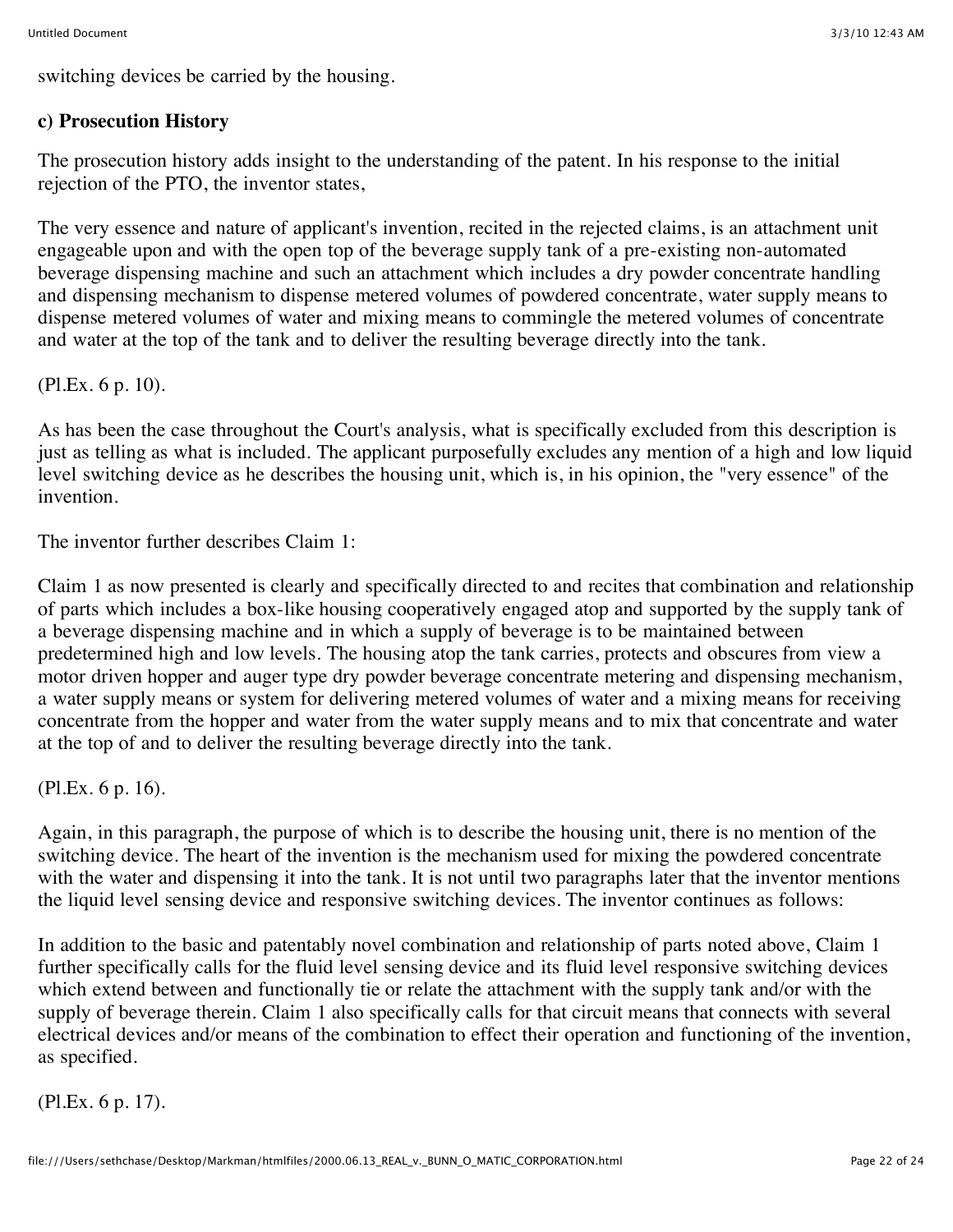Here, the inventor is more specific about the location of the switching devices, adding insight as to whether they must be carried by the housing, as Defendant claims. The inventor tells us that the switching devices "extend between and functionally tie or relate the attachment with the supply tank and/or with the supply of beverage therein." Once again, what is excluded is as important as what is included. Noticeably excluded is the notion that the switching device is physically contained within the sensing device or that the switching device is carried by the housing. In addition, the circuit, of which the switching devices are a part, "connects with several electrical devices and/or means" further supporting the Court's definition of "included" as "connected electrically."

Finally, the inventor implores a broad claim construction of the switching devices in the following paragraph:

It is submitted that the broad aspects of applicant's invention might properly support and justify the allowance of a claim similar to Claim 1 in which the particular liquid level sensing device which is recited in Claim 1 is not recited. In accordance with the foregoing, the recitation of the high and low liquid level switching devices of the liquid level sensing means, which are recited to include sufficient structure and make the claim definite, should be afforded the broadest possible interpretation.

(Pl.Ex. 6 p. 17).

Here, the inventor appears to say that a possible embodiment of the invention is one excluding the liquid level sensing device but including the switching devices. This potential embodiment infers that the switching device is not physically enclosed within the sensing device. The inventor also tells us that the switching devices are recited and described in the patent specification in order to meet statutory requirements of structure and definiteness, however, they should be given a very broad interpretation.

The Examiner responds with an allowance of the patent, stating,

The primary reason for the allowance of claims 1-18 was the combination of the supply tank and attachment unit, said attachment unit comprising a housing mounted atop said tank and enclosing dry powdered beverage concentrate and water discharge apparatus which operate in response to the level of beverage in the tank. The above was found in all the claims but not in the prior art.

(Pl.Ex. 6 p. 17). Once again, there is no mention that the switching device is carried by the housing unit.

## **d) Dictionary Definition**

The dictionary tells us that "include" is defined as "to have or take part in as a part or member: contain; to put into a group, class or total." WEBSTER'S II NEW RIVERSIDE DICTIONARY 619 (1994). There is no requirement of being physically enclosed. For example, one might be "included" in the membership of an organization, however, that does not require all members to be physically enclosed or contained within the bricks and mortar of an organization's primary place of meeting. This further supports Plaintiff's proffered claim interpretation.

## **e) Extrinsic Evidence**

There is no extrinsic evidence which gives any guidance or provides any further understanding of the issue